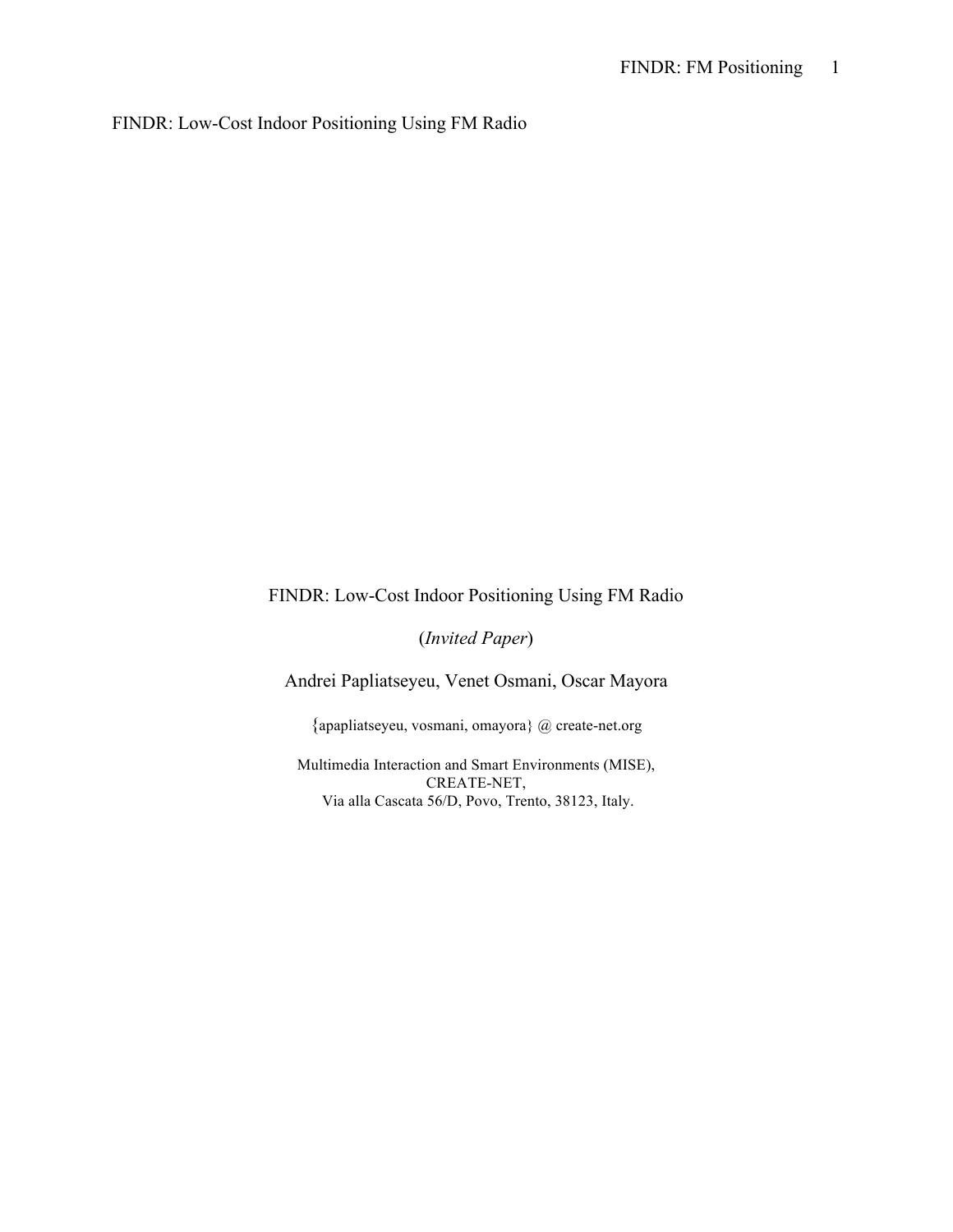| 20 |
|----|
|    |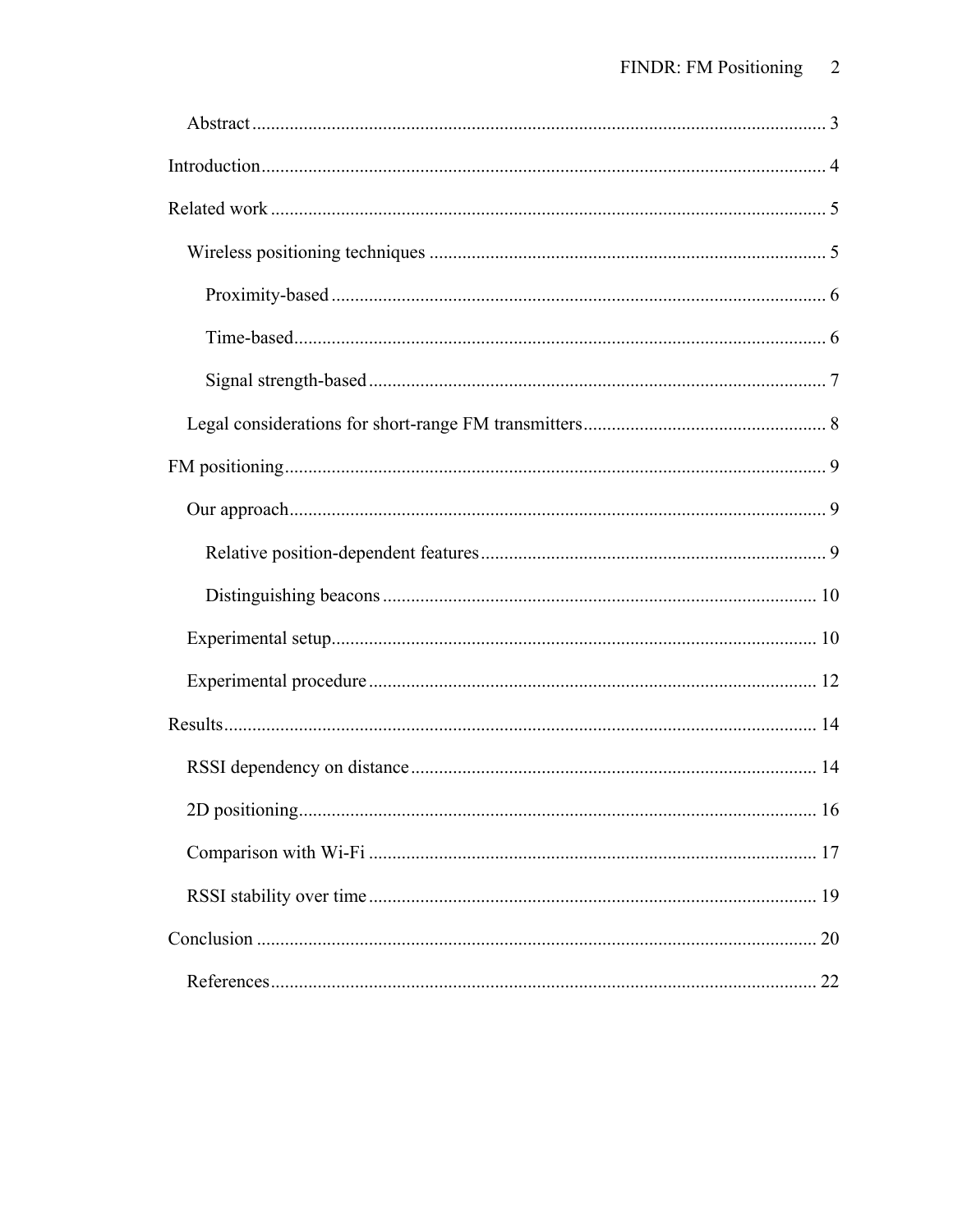# **Abstract**

This paper presents an indoor positioning system based on FM radio. The system is built upon commercially available, short-range FM transmitters. To the best of our knowledge, this is the first experimental study of FM performance for indoor localisation. FM radio possesses a number of features, which make it distinct from other localisation technologies. Despite the low cost and off-the-shelf components, our FM positioning system reaches a high performance, comparable to other positioning technologies, such as Wi-Fi for example. Our experiments have yielded a median accuracy of 1.0 m and in 95% of cases the error is below 5 m.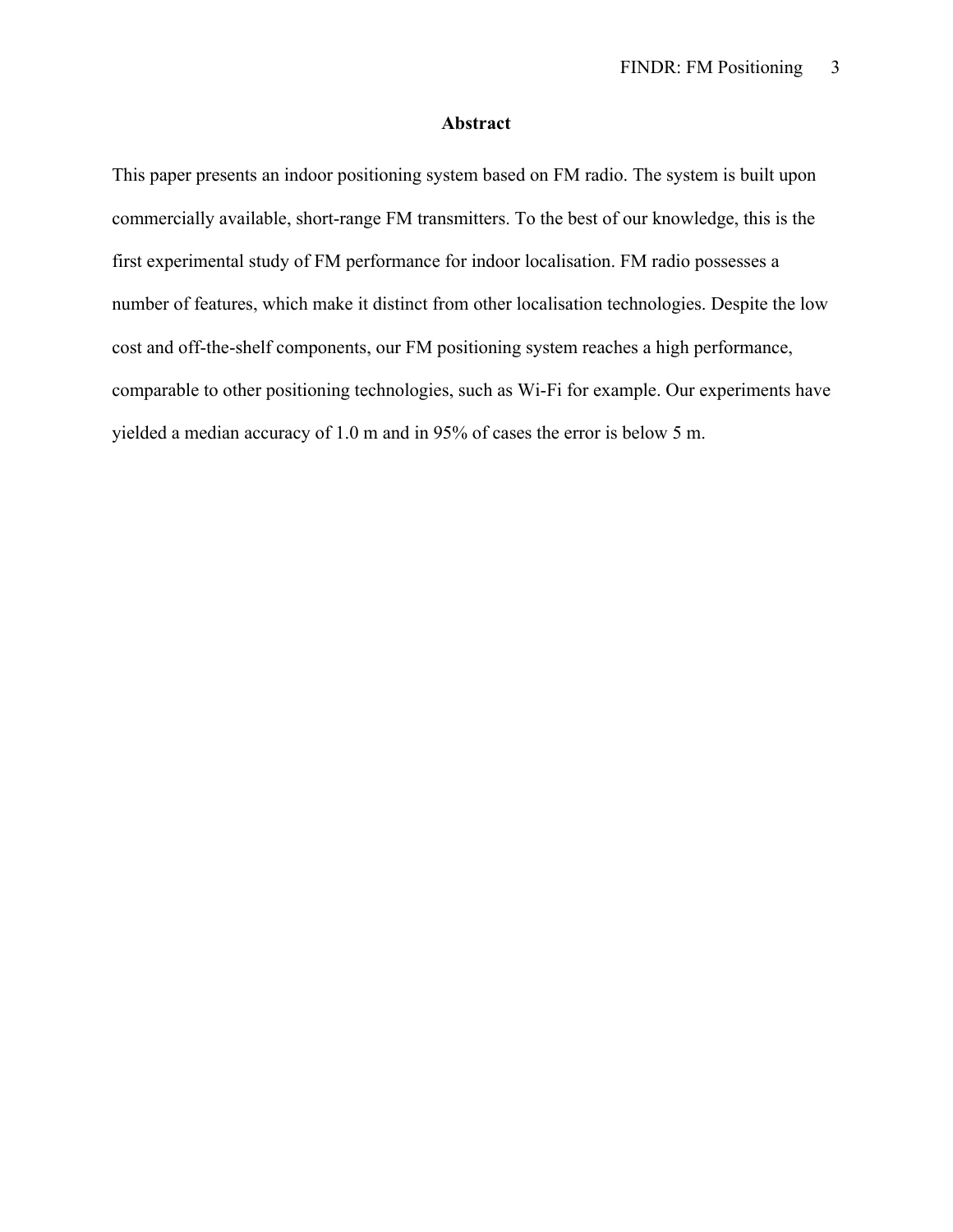#### **INTRODUCTION**

Location awareness is an important requirement for many modern applications, spanning from mobile maps and geotagging up to various indoor systems. Applications of indoor localisation can also be found in the realm of social sciences, allowing inference of human relationships, for example colleagues that spend time in the same office, through analysis of subroom mobility patterns (Eagle and Pentland, 2006). In health care, indoor localisation can be used to aid elderly locate misplaced objects (such as their mobile phone), or deliver location dependent reminders. These applications can be enabled by a low-cost, sub room location solution.

The Global Positioning System (GPS) is most widely used for location sensing, but it is limited to outdoors-only applications. A body of research has addressed indoor positioning using different technologies, like ultrasound and infrared beacons, Wi-Fi and GSM networks, or other types of radios (Hightower and Borriello, 2001). Most of these systems are limited in terms of expensive/custom hardware, laborious deployment or low performance.

FM has a number of advantages over other positioning technologies, like Wi-Fi. Firstly, although Wi-Fi infrastructure is readily available in office buildings, the installation of a localisation system in domestic environment requires additional hardware. Indeed, multiple WiFi access points would be required to provide positioning, since a single access point or a wireless router, typically found at home, is not sufficient. In this case, FM is a cheaper alternative to the deployment of multiple Wi-Fi access points per apartment. FM transmitters are available from many consumer electronics shops; the client device can be represented by a cellphone with an embedded FM receiver. Secondly, FM radio can be safely used in specialised environments, such as hospitals, whereas GSM, Wi-Fi or Bluetooth devices must remain switched off due to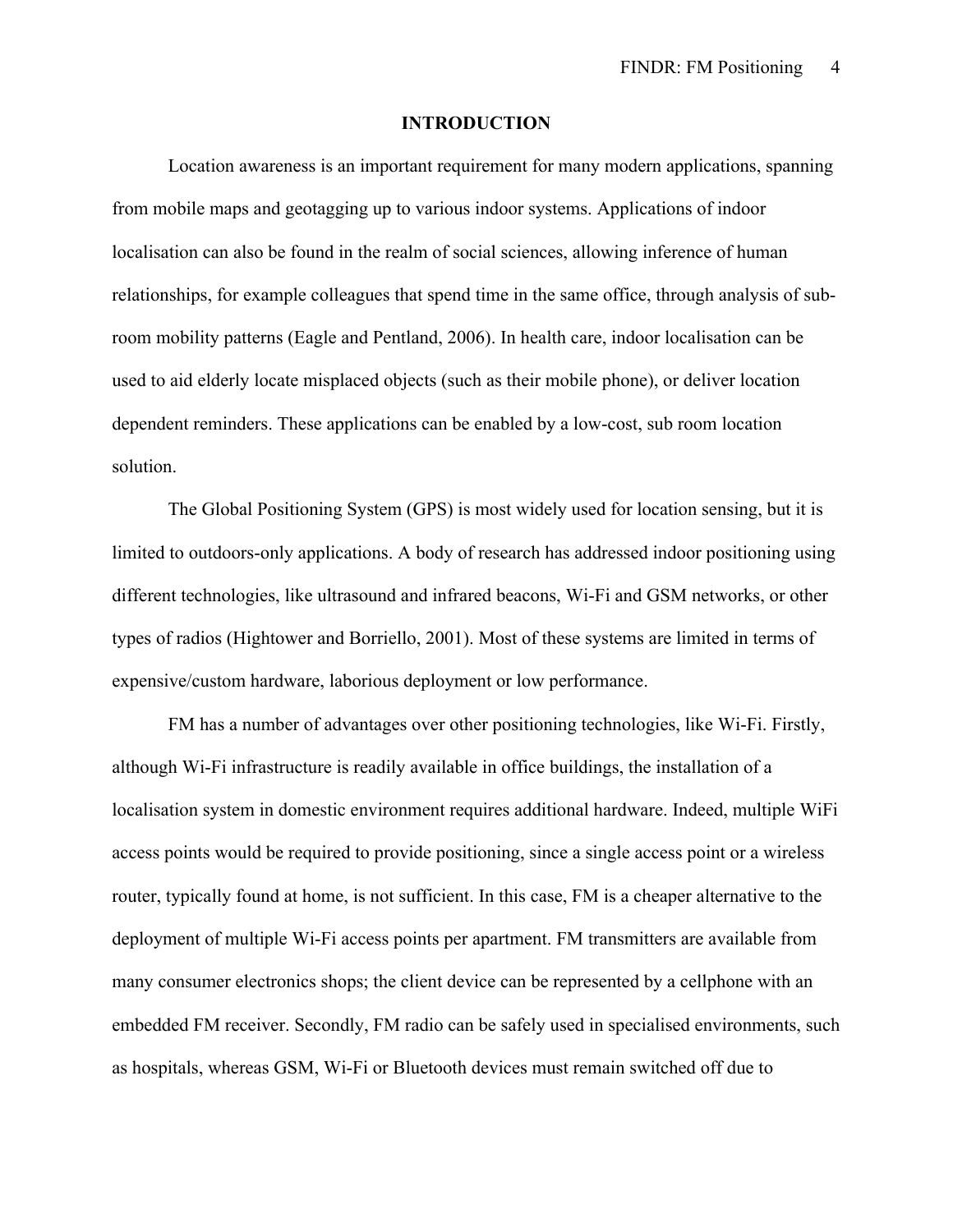potential interference with medical devices. Finally, FM is highly power-effective: an average FM receiver consumes about 15 mW, compared to almost 300 mW of Wi-Fi (in receiving mode) ("TDA7088", 1996; "BCM4326", 2006).

Our paper explores the applicability of short-range FM radio transmitters for indoor positioning. We have installed our FINDR (FM INDooR) positioning system in our lab and this paper presents performance evaluation results of the system, as well as an overview of particular properties of FM radio with respect to localisation. A same-environment comparison with a Wi-Fi-based positioning system is also provided.

The paper is organized as follows. The section that follows provides an overview of the related work. The next section introduces our approach and our experimental testbed. The following two sections present results pertaining to performance evaluation of FINDR and describe the possible application scenarios of the system. Lastly, the final section reiterates the main points and draws the conclusions.

#### **RELATED WORK**

#### **Wireless positioning techniques**

In the last decade, a large body of research has been dedicated to the development of location-aware systems. Indoors positioning systems rely on several types of sensors: ultrasound (Fox et al., 2003; Priyantha et al., 2001), infrared (IR) (Fox et al., 2003; Liao et al., 2003), digital compass (Priyantha et al., 2001), RFID (Hightower and Borriello, 2004), and various kinds of radio: Wi-Fi (Bahl et al., 2000; Youssef et al., 2003), GSM (Varshavsky et al., 2007), Bluetooth (Kotanen et al., 2003), domestic powerline (Patel et al., 2006; Stuntebeck et al., 2008), and others (Bulusu et al., 2000; Krumm et al., 2003). Such systems usually rely on one or a number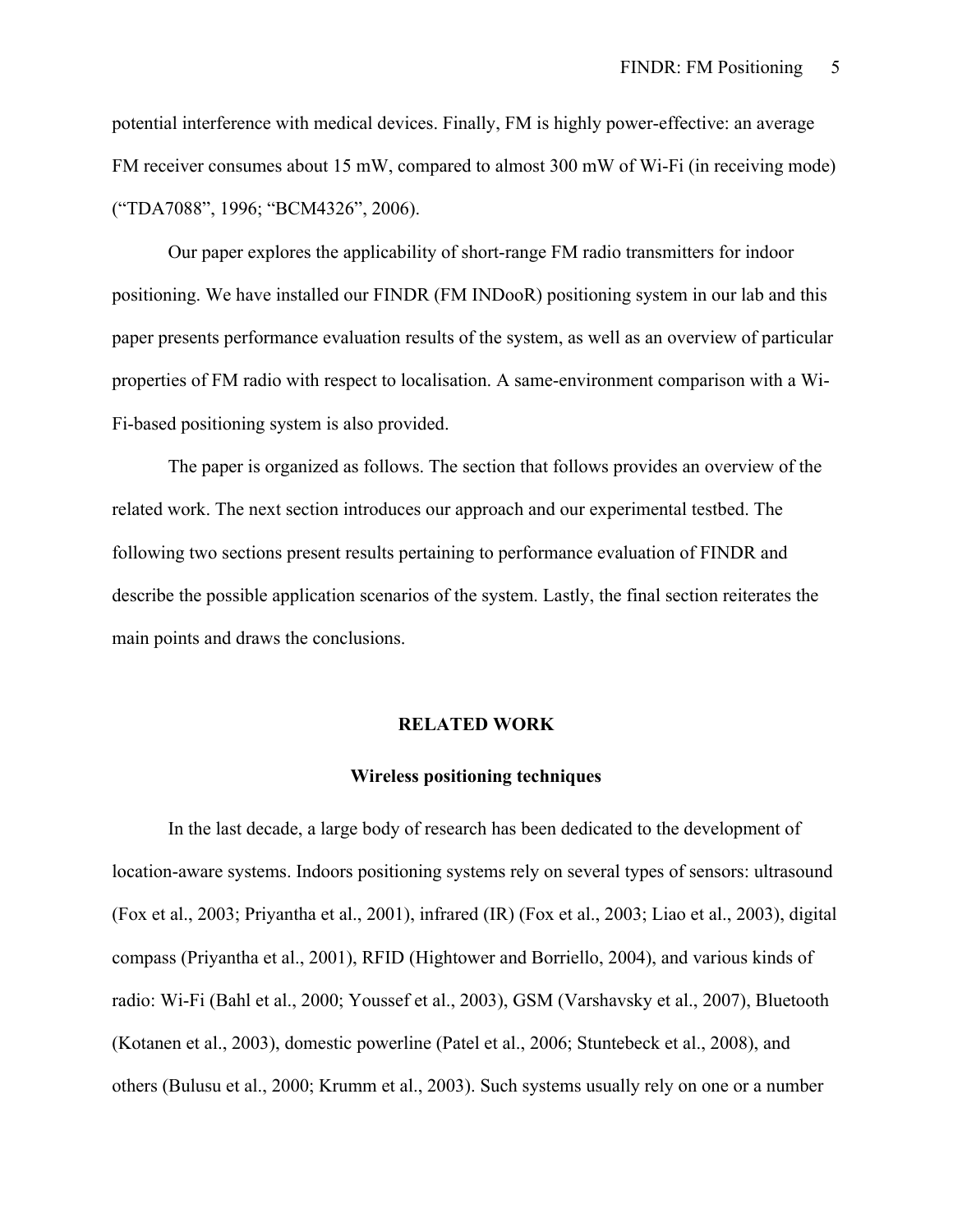of the following criteria: user proximity to some fixed beacons, time of signal propagation, and received signal strength. In the sections that follow we briefly describe each of these approaches to localisation.

## *Proximity-based*

Given an environment with a number of beacons with known positions, the algorithm assumes that the user's position is that of the nearest beacon. Due to its simplicity, the method is widely adapted by the systems using custom radio beacons (Bulusu et al., 2000), as well as Bluetooth (Hallberg et al., 2003), IR (Fox et al., 2003) and GSM base stations (Laasonen et al., 2004; LaMarca et al., 2005). Unfortunately, the accuracy of such systems is low and depends on the density and the number of installed beacons.

#### *Time-based*

Time-based methods use information about signal propagation time between the mobile device and beacons with known positions, in order to estimate the position of the mobile user. The most prominent example of this class of methods is GPS. Using the signals from a set of GPS satellites, a basic GPS receiver is able to compute its position with the accuracy of about 8 m ("GPS Performance", 2008, p. 22). However, GPS has long start-up times (up to a few minutes) and does not work indoors and in dense urban areas, which limits GPS's applicability for ubiquitous location-based services. Ultrasonic localisation systems, like Cricket (Priyantha et al., 2001), also rely on the travel time of an ultrasound pulse. While providing a good accuracy, time-based systems usually require custom hardware and expensive installation.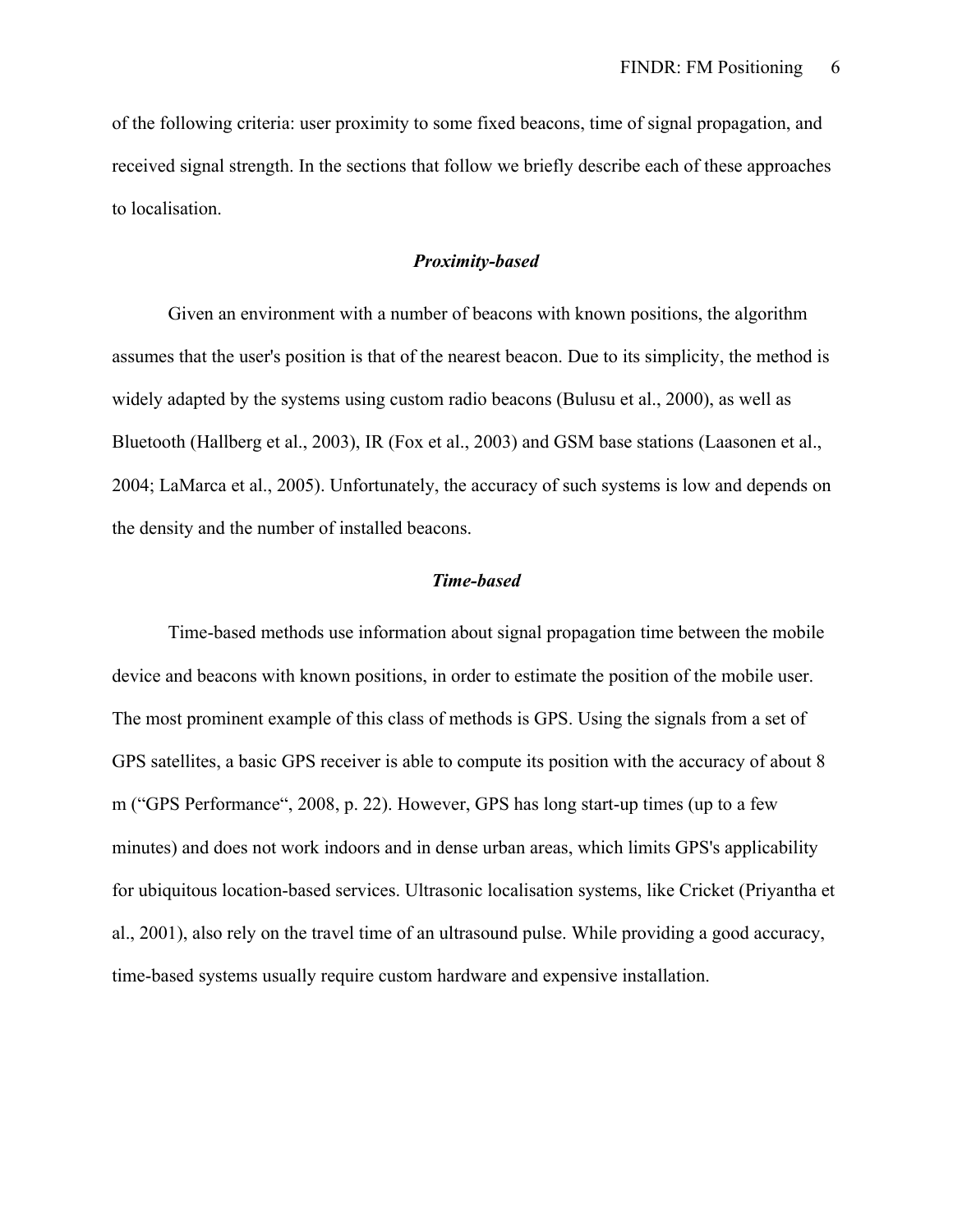## *Signal strength-based*

There are two general positioning approaches that use Received Signal Strength Indication (RSSI), namely, propagation modelling and fingerprinting. The first approach attempts to build a model of the signal propagation in the space in order to identify the distance between the user and beacons. The fingerprinting approach, in turn, relies on a database associating RSSI measurements with corresponding coordinates and then uses statistics and machine learning algorithms in order to recognize user position among those learned during the training phase. RSSI-based methods are the most powerful, as they can provide rather high accuracy with a few beacons.

One of the pioneering projects in RSSI-based positioning was RADAR (Bahl and Padmanabhan, 2000). The authors applied both propagation modelling and fingerprinting within a Wi-Fi network, and, with some enhancements, the system error was as low as 2 m (Bahl et al., 2000). With more advanced probabilistic methods, the median error of a Wi-Fi based system can reach 1.2–1.45 m (Roos et al., 2002; Youssef et al., 2003). RSSI fingerprinting has also been successfully applied for indoor localisation using GSM base stations. Varshavsky et al. (2007) employed so-called wide fingerprints, which included RSSIs of up to 35 GSM channels, and thus managed to achieve a Wi-Fi-like median positioning accuracy. However, the topology of a GSM network can be changed at any time by the network operator, thus requiring system recalibration. Patel et al. (2006) proposed a more reliable approach for indoors positioning. In their system, two beacons were injecting high-frequency signals into domestic powerline. These signals could then be detected by a specialised receiver and associated with the user's location. An extended, wideband version of the system achieved a 90% accurate room recognition (Stuntebeck et al.,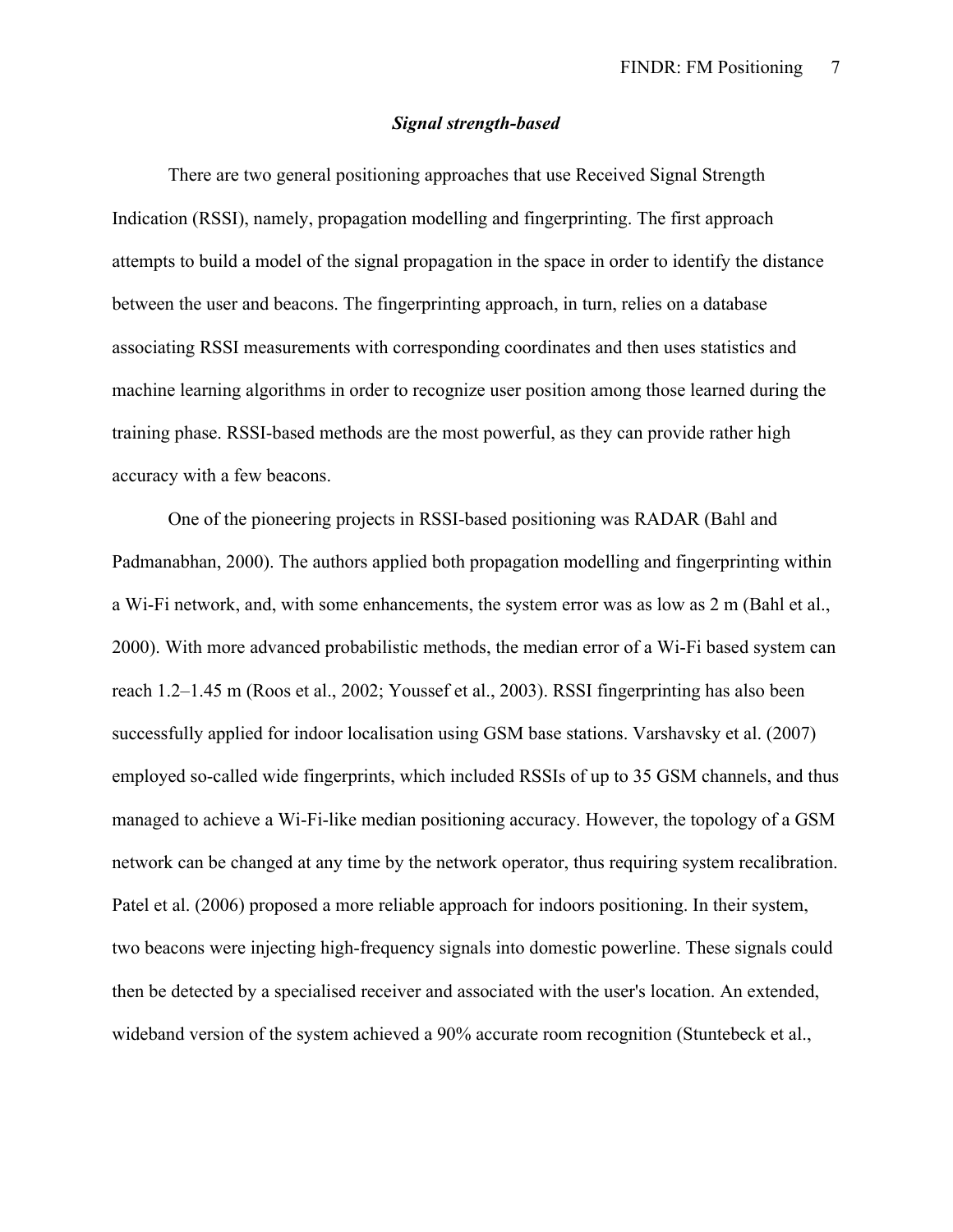2008). Despite the easy installation, the system requires specialised hardware with limited availability.

To the best of our knowledge, there is only one work dedicated to positioning with FM radio. Krumm et al. (2003) described their experiments on using prototype hand watch with an embedded FM radio, to localise using commercial FM broadcasting stations. The authors applied a Bayesian classifier to distinguish six areas of Seattle, based on RSSI ranking of the local FM stations. In the best case, the recognition accuracy was 82%. Although the paper does not provide any information about error distances, the system accuracy can be estimated as hundreds of meters to kilometres, which renders it impracticable for indoor environments. Our system, instead, is based on readily available hardware and is particularly suitable for indoor use.

## **Regulatory considerations for short-range FM transmitters**

In most countries the usage of radio-frequency transmitters is governed by special regulations. While Wi-Fi is widely adopted and generally does not require licensing, different rules may apply to short-range FM transmitters, depending on local laws.

In EU countries, the usage of short-range FM transmitters operating within 88–108 Mhz frequency band is governed by European Commission Decision 2009/381/EC ("2009/381/EC", 2009). According to it, the FM transmitters with effective radiated power of less than 50 nW do not require licensing. Complying devices bear the "CE" certification mark. In US, all radio devices must comply with the FCC Part 15 regulations. In particular, a short-range FM transmitter must produce less that 250 mV field strength in an average receiver placed 3 m away (FCC Part 15, section 15.239b). Certified devices have an explicit statement of their conformity to the FCC Part 15 regulations. For home-build transmitters, there is an additional limit of no more than five devices per person (FCC Part 15, section 15.23a).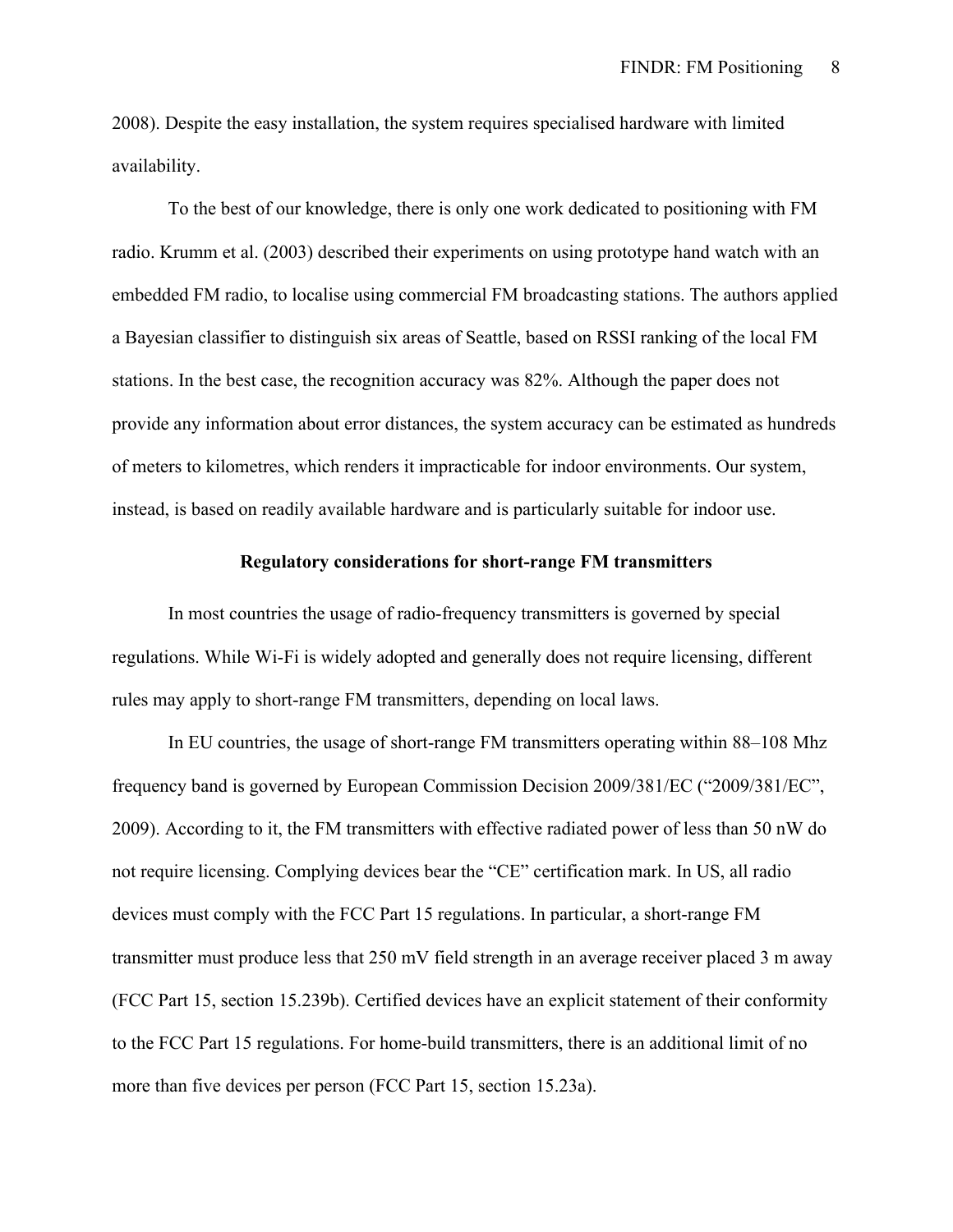#### **FM POSITIONING**

## **Our approach**

The FINDR positioning system employs a set of short-range FM transmitters as wireless beacons and a programmable radio on the client device. Most of the beacon-based positioning technologies have two general requirements: measuring of user-to-beacon relative position and the ability to distinguish different beacons. In the next two sections we identify possible solutions how FM radio can address these requirements.

## *Relative position-dependent features*

The relative position of the user with regard to a beacon can be characterised by angle between directed antennas, signal propagation time and RSSI. For the FM positioning, we have identified three features that can be used as a measure of distance between the beacons and the user.

The first feature is RSSI, defined as the amplitude of the received radio-frequency signal. Most of the current FM receivers employ RSSI value internally, to enable auto-tuning capability.

When RSSI is not available, one can use the signal-to-noise ratio (SNR) of the demodulated signal. In this case, the beacon is set to transmit a known periodic signal (for example, a sine wave of 1kHz) and the receiver performs a fast Fourier transform (FFT) of the demodulated signal, calculating the intensities of different frequency bands. Then, the intensity of the band of interest is divided by the average intensity of the all bands, thus representing signal-to-noise ratio. A similar method was applied by Patel et al. (2006) to an amplitudemodulated (AM) signal. However, our experiments show that SNR of an FM signal is almost a step function, which considerably limits applicability of this approach to FM-based positioning (see "Results" section).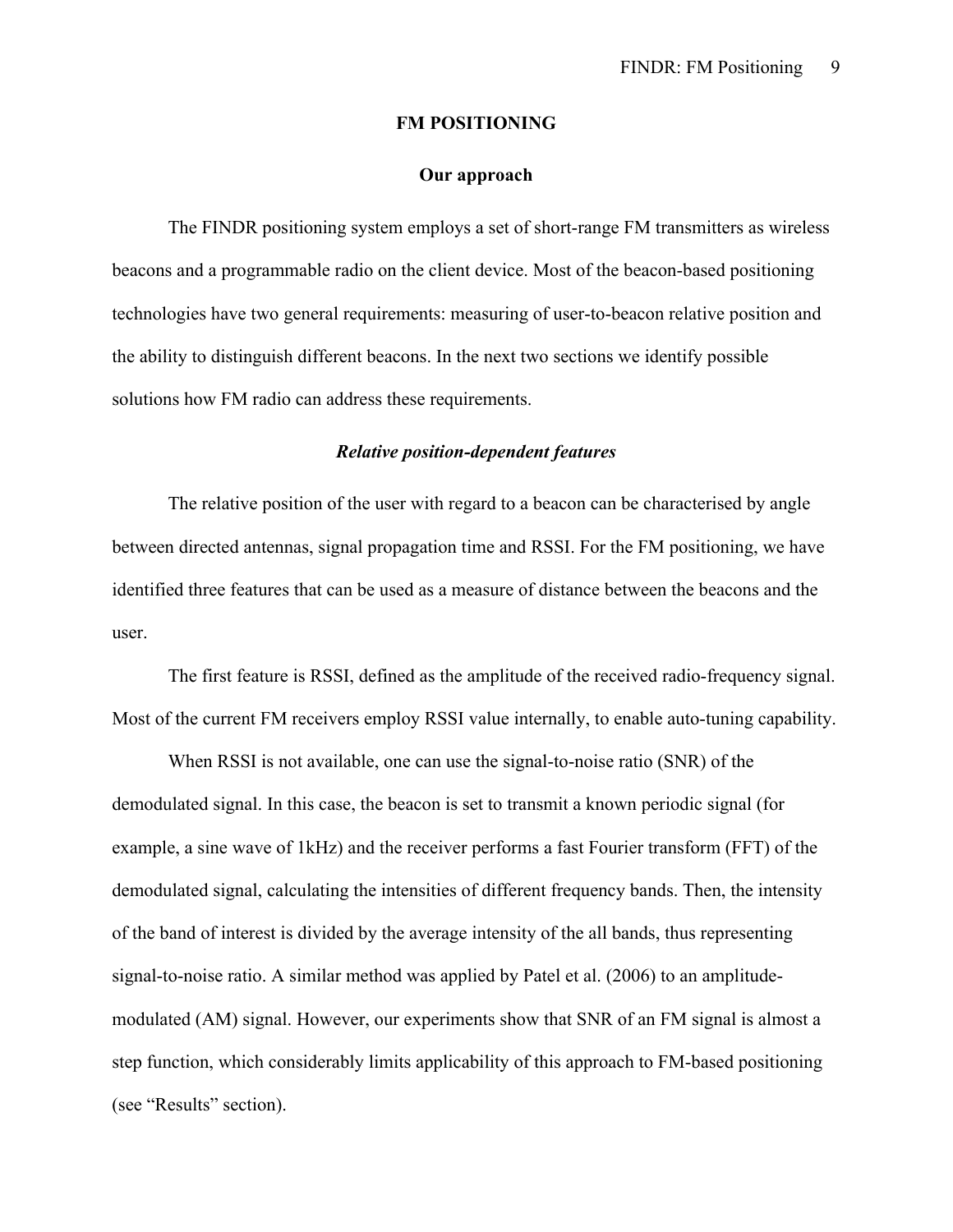## *Distinguishing beacons*

For a beacon-based positioning system it is crucial to distinguish current beacon from the others. The beacons can be identified either by their carrier frequencies or by the signals they transmit (e.g. coordinates, ID, name, etc).

Unfortunately, due to the properties of FM, it is impossible to use the same frequency for all beacons. Due to the so-called "capture effect", when a number of stations transmit on the same (or close by) frequency, the signal from the strongest one will dominate the others, while the weaker signals get attenuated (Leentvaar and Flint, 1976). Therefore, in our experiments we had to tune each transmitter to a different frequency and switch between them at the receiver side. Despite this, no special network planning is required for larger-scale deployments to avoid beacons interference, as any distant interfering beacons will not be observed due to the capture effect.

## **Experimental setup**

The FINDR was evaluated with empirical measurements in the Multimedia, Interaction and Smart Environments lab of CREATE-NET (MISE, 2009). The room dimensions were 12 x 6 m, and the room contained ordinary office furnishing. Figure 1 presents the layout of the room. A grid of 1 x 1 m cells was created for testing, and measurements were carried out in all accessible points of the grid (totally 45 points).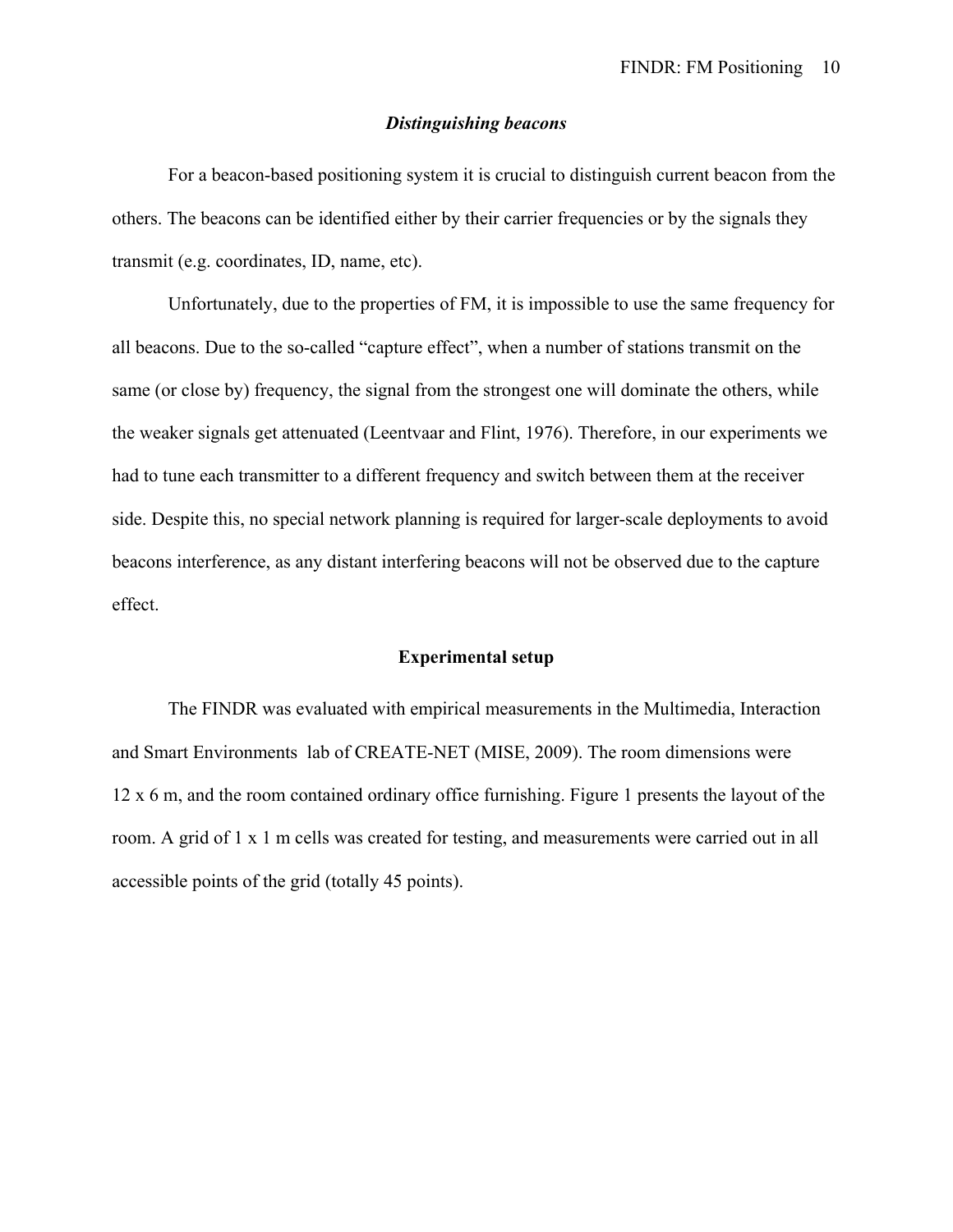

**Figure 1. Floorplan of the measurement area. The antennas mark the positions of the three transmitters and the dashed lines mark room furniture.**

The client device used in preliminary tests was a Nokia N800 Internet Tablet. The N800 is based on an ARM processor and features a built-in FM receiver. The N800 is running an open, Linux-based operating system, so developing low-level custom applications for the device is relatively easy. The prototype locating software was programmed in Python and used the PyFMRadio-library to tune the FM-receiver to each of the transmitter's frequency one after another and read the signal strength from the FM-receiver hardware. The signal strength was reported on a 16-step scale (normalized to range 0…1) and was measured 300 times in a row for each frequency, with about 0.01 second between the measurements. The standard N800 headset was used as an antenna.

For the evaluation of positioning accuracy of FM and Wi-Fi we used an HTC Artemis smartphone, which features a set of built-in wireless modules, including GSM, Wi-Fi, Bluetooth, and an FM tuner. The data collecting software was written in C# using .NET Compact Framework. The FM module was controlled through the routines implemented in a low-level C++ library. The FM signal strength was reported as integer values in range from 0 to 45. For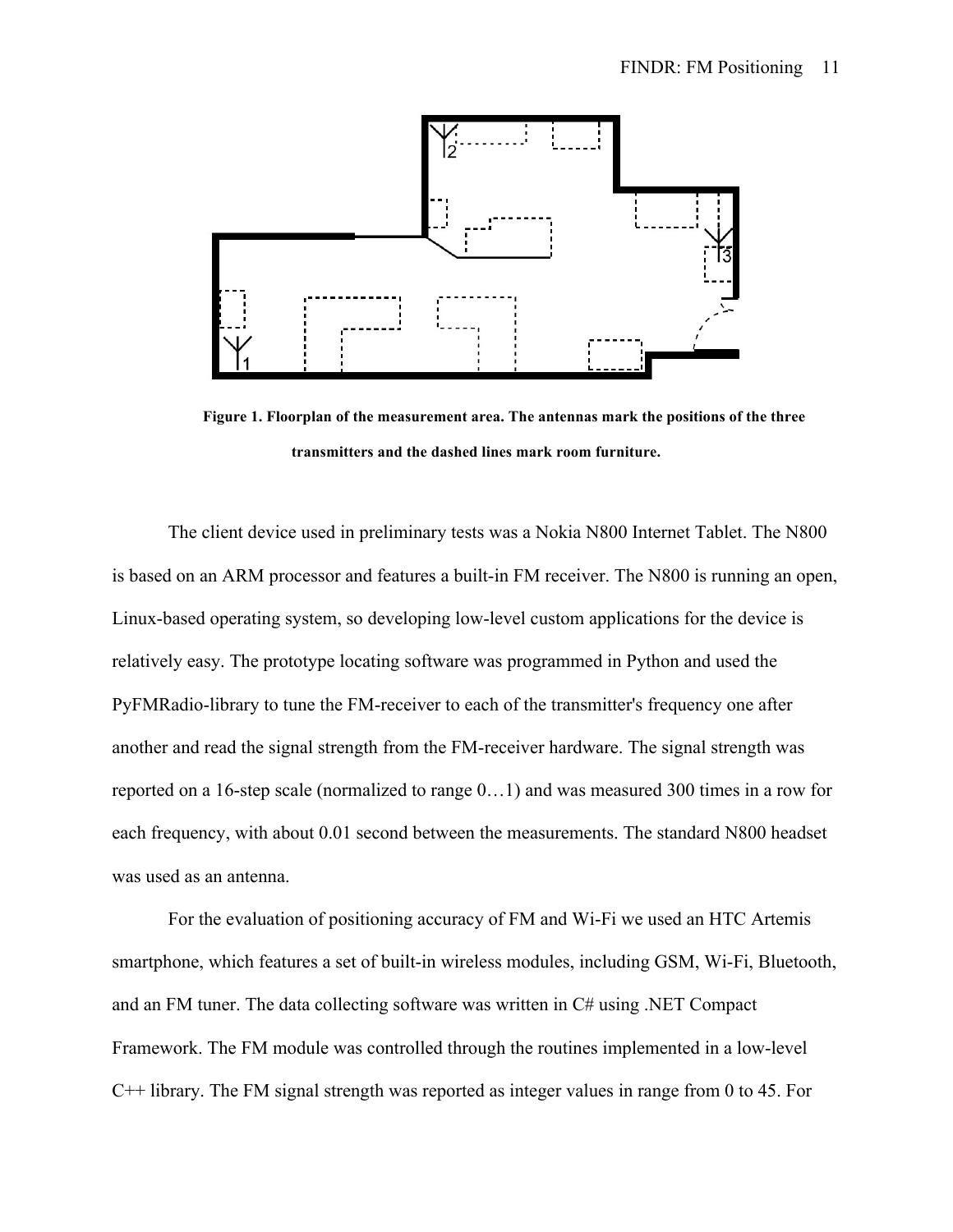each location, one hundred of FM and thirty Wi-Fi RSSI samples have been recorded. The standard headset was used as an FM antenna.

The transmitters used were König MP3 players ("König MP3 player", 2009), which feature a built-in FM-transmitter (Figure 2). To increase the range of the transmitters, a 1.8-meter audio cable was connected to the player's audio output to act as an antenna. Initially, the whole FM band was scanned and manually checked for frequencies with little interference from local FM-radio stations. The transmitters were then tuned to these frequencies. To avoid the effect of battery degradation, the transmitters were powered by USB power adapters.



**Figure 2. MP3 player with an embedded FM transmitter, connected to power adapter. (The antenna is not attached.)**

# **Experimental procedure**

In general, the experiment has been planned and performed as follows.

First of all, we conducted a number of tests to determine which of the FM signal features discussed above demonstrate the best dependency on the distance between the transmitter and receiver. A suitable function should have been monotone and with distinct values at different distances. As a result, the signal strength (RSSI) was chosen.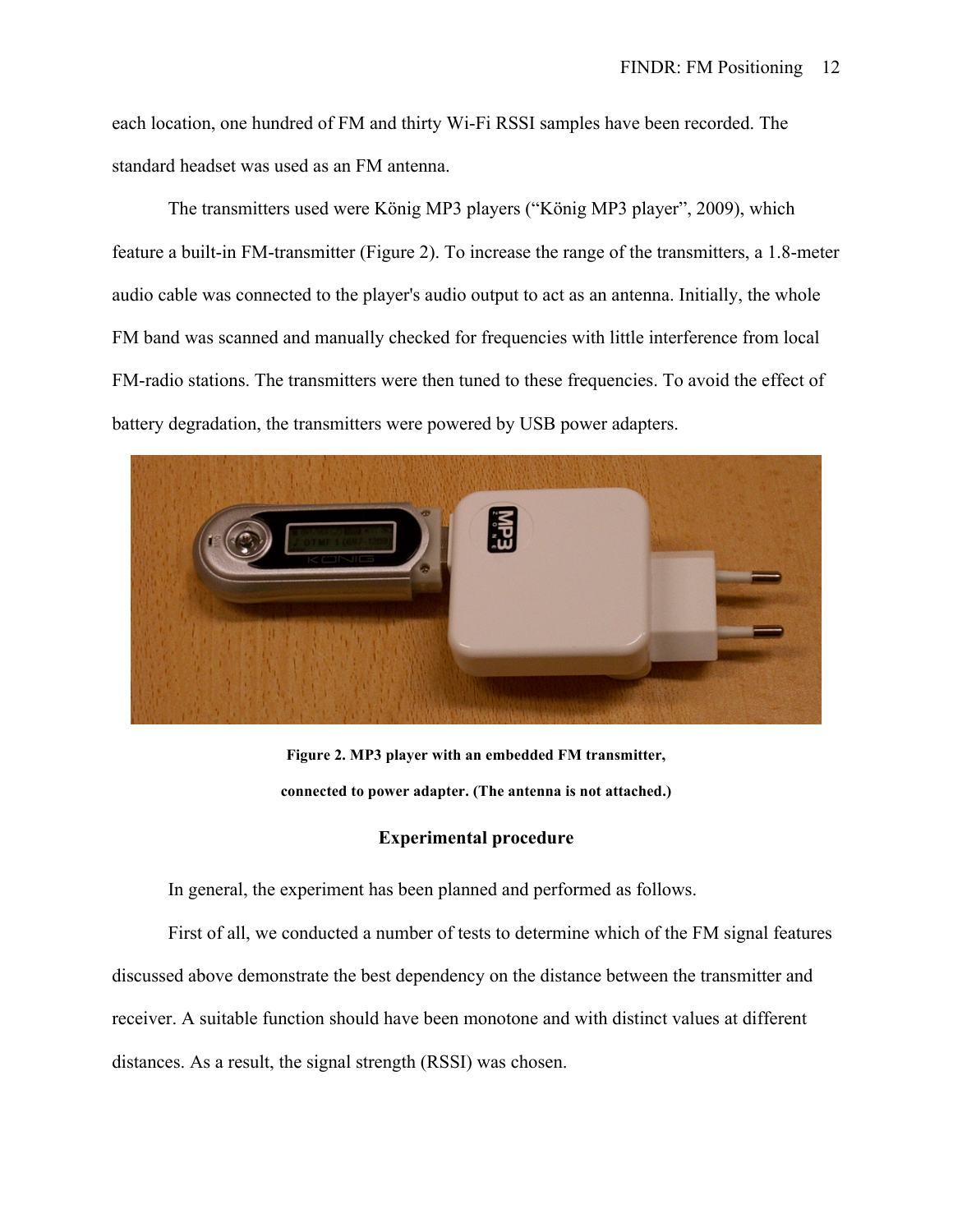At the next stage, the data acquisition has been performed. For each point of the grid  $(x, y)$ , a number of RSSI measurements  $RSSI(x, y)$  were recorded from the FM and Wi-Fi beacons. These measurements, along with the corresponding coordinates formed a dataset of location fingerprints. Finally, the performance of the two positioning technologies was evaluated using leave-one-out approach and K-Nearest Neighbour (kNN) classifier (see pseudocode in Figure 3). The evaluation results and further details are presented in the next section.

| $\sqrt{D_{xy}}$ is the domain of possible coordinate values                                                                      |
|----------------------------------------------------------------------------------------------------------------------------------|
| errorDistances = $\{\}\$ //the list of absolute error distances                                                                  |
| for each $(x, y) \in D_{xy}$ do {                                                                                                |
| testSet = { input: RSSI(x, y), output: $(x, y)$ }                                                                                |
| trainSet = { input: RSSI(i, j), output: (i, j) }, for (i, j) $\in D_{xy}$ , where $i \neq x$ and $j \neq y$                      |
|                                                                                                                                  |
| //Estimating coordinates by RSSI fingerprint, using kNN classifier                                                               |
| $\text{classifierResult} = \text{kNN}(\text{trainSet}.\text{input}, \text{trainSet}.\text{output}, \text{testSet}.\text{input})$ |
|                                                                                                                                  |
| $errorDistance = euclideanDistanceBetweenPoints(classifierResult, testSet.output)$                                               |
| errorDistances.add(errorDistance)                                                                                                |
| $\}$                                                                                                                             |
| //Given the error distances, calculate and plot the error cumulative distribution function (CDF)                                 |
| plotCDF(errorDistances);                                                                                                         |

**Figure 3. The pseudocode of performance evaluation algorithm.**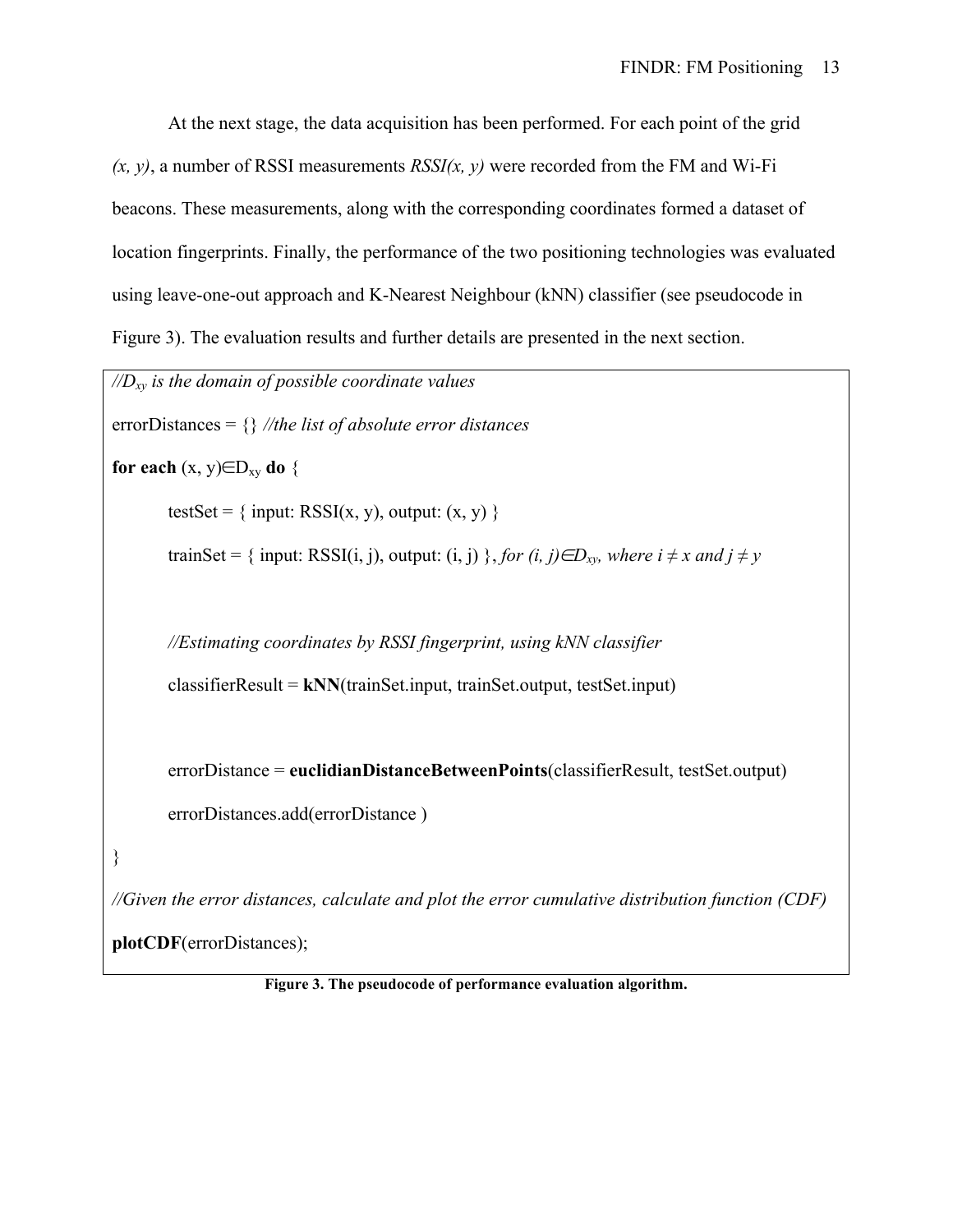## **RESULTS**

## **RSSI dependency on distance**

In order to estimate the feasibility of the FM positioning, we first carried out a test to see which of the position-dependent features discussed above are more suitable for positioning.

The RSSI dependence on the distance from the transmitter is presented in Figure 4. To avoid any interference from the testbed's furniture, this test was performed outdoors. The graph is relatively smooth and monotone starting from 0.5 m, and proves RSSI to be a good feature for positioning. Eventual plateau-looking areas can be explained by the limited number of RSSI levels recognized by our receiver.



**Figure 4. RSSI dependence on distance (Nokia).**

Figure 5 corresponds to the indoors measurements and shows the RSSI from each of three transmitters while the user was moving from Transmitter 1 to Transmitter 3 (as of floorplan in Figure 1). The dependencies are not very smooth, which is caused by the distortions from the furniture and multipath propagation. Nevertheless, the general trends are clearly observable.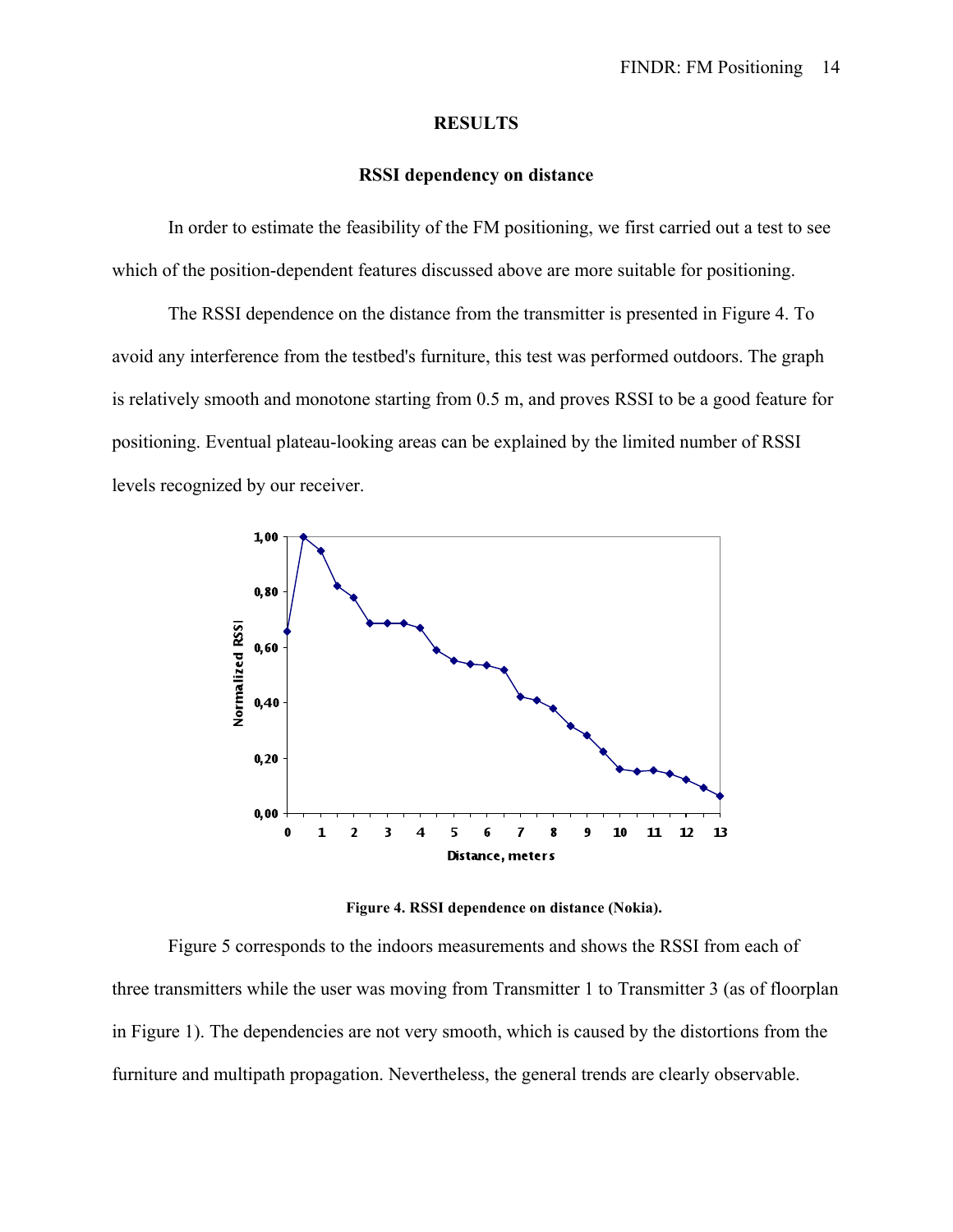

**Figure 5. RSSI variation while moving from Transmitter 1 to Transmitter 3, with Transmitter 2 placed between them (Nokia).**

For the  $RSSI<sub>SNR</sub>$  method, the transmitter was set to broadcast a continuous dual tone multi-frequency (DTMF) signal for digit "1" (1209 Hz and 697 Hz). At the receiver side, the audio signal from an FM radio was sampled by a laptop sound card at 8 kHz sampling frequency and transformed to the frequency domain using 1024-band FFT. For each point, 32 spectra were recorded and then averaged. RSSI<sub>SNR</sub> was then calculated as follows:

$$
RSSI_{SNR} = \frac{band_{697Hz} + band_{1209Hz}}{mean(all bands)}
$$

The experimental results exhibited no clear dependency of  $RSSI<sub>SNR</sub>$  from the distance to the transmitter (see Figure 6). In range from  $0.5$  m to  $3.6$  m the mean  $RSSI_{SNR}$  value barely changed, between 3.6 m and 4.5 m it became unstable, and then rapidly degraded to the noise level. Such behaviour can be explained by the capture effect, which improves the post-detection SNR for non-linear modulations (such as FM) when the pre-detection SNR is above a certain threshold, "capture threshold"; below this threshold the SNR drops dramatically (Linnartz, J. P, 1993). In our case, the capture effect is complemented by the receiver noise-reduction circuitry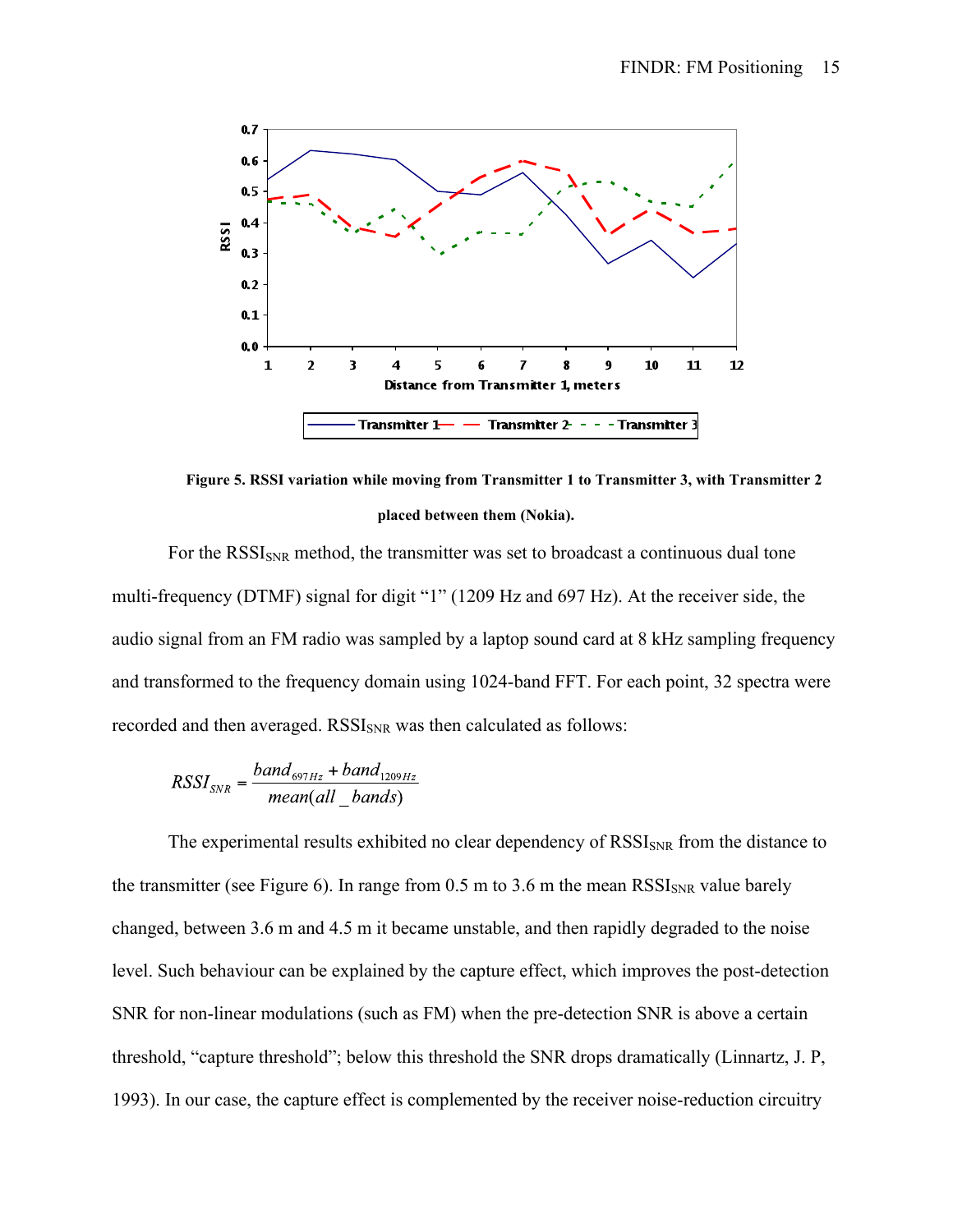which automatically mutes the audio output if the received signal is too weak ("TDA7088", 1996).

Thus, RSSI<sub>SNR</sub> dependency on the distance is almost a step function due to intrinsic properties of FM. Therefore, we did not consider RSSI<sub>SNR</sub> for further experiments.



Figure 6. RSSI<sub>SNR</sub> dependence on distance (Nokia).

## **2D positioning**

To estimate the FINDR accuracy in two-dimensional positioning, we have used a fingerprinting approach with leave-one-out validation, in which we sequentially selected one of the RSSI measurements and excluded all the measurements related to the same coordinates from the training set. The selected measurement was then used as test data. It should be noted however, that leave-one-out evaluation tends to worsen the actual positioning accuracy, as the classifier is unable to recognize the class it has not been trained on (that is, the error distance is always greater than zero) (Bahl and Padmanabhan, 2000).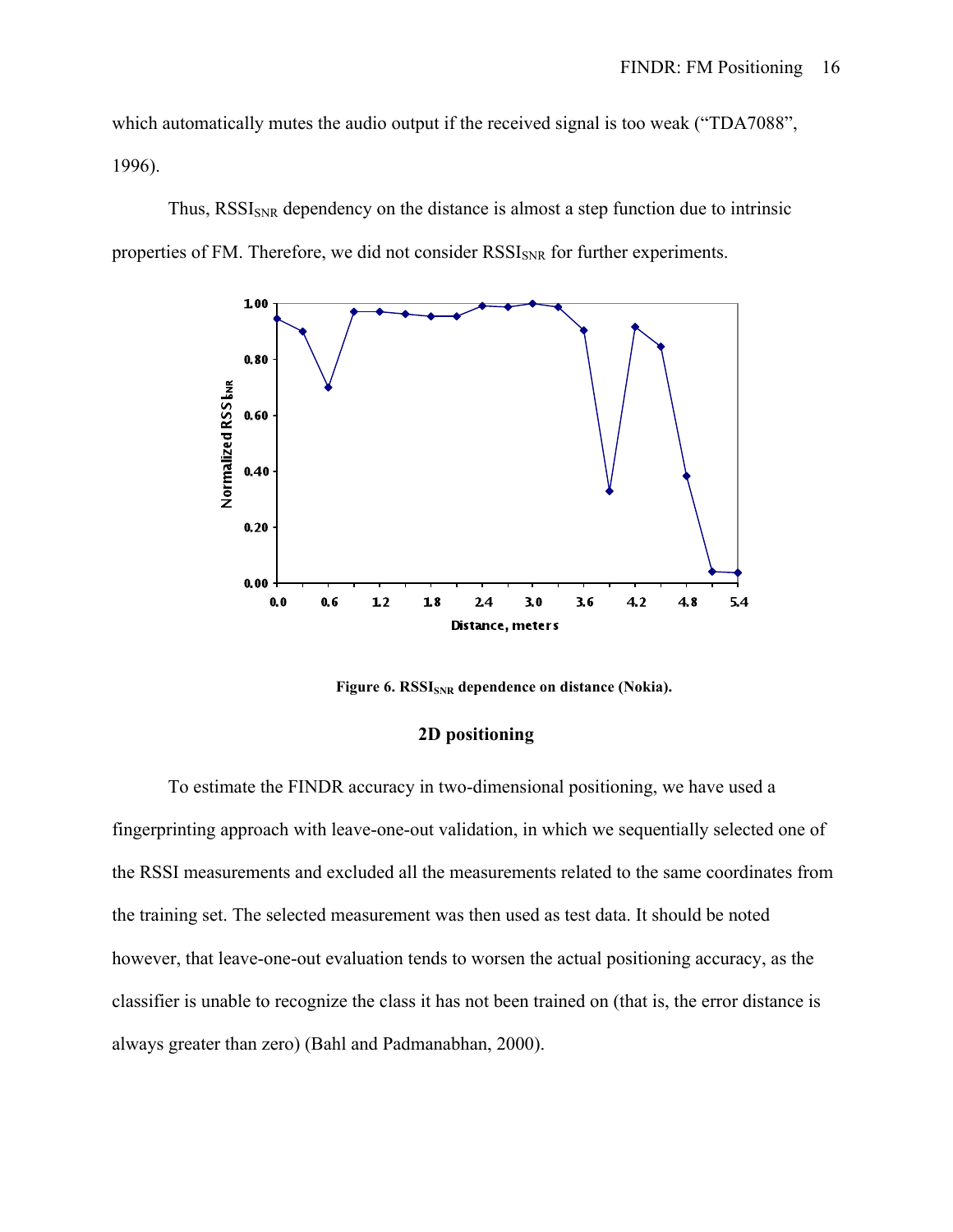For classification, a *k*-nearest neighbour (kNN) method was used (Mitchell, 1997). The kNN classifier evaluates the distance from the test RSSI sample to all the training RSSIs, and selects the labels (classes) of the *k* nearest training RSSI samples. From these *k* labels, the prevailing one is returned as the classification result. For our task, we employed the Euclidean distance measure. The optimal value of  $k (k = 9)$  was selected by leave-one-out validation.

The error distance distribution is shown in Figure 7. The baseline performance is represented by a random classifier, which returns random location disregarding the input RSSI values. The median accuracy is about 1.0 m, falling to about 5.0 m at 95% confidence level. The long tail of the distribution is caused by a single distant outlier.



**Figure 7. Error distributions for two-dimensional positioning (HTC).**

#### **Comparison with Wi-Fi**

W<sub>i-Fi</sub> (IEEE 802.11) is currently de-facto standard for indoor positioning, used in many commercial systems, such as Ekahau and Skyhook ("Ekahau RTLS", 2009; "Skyhook", 2009).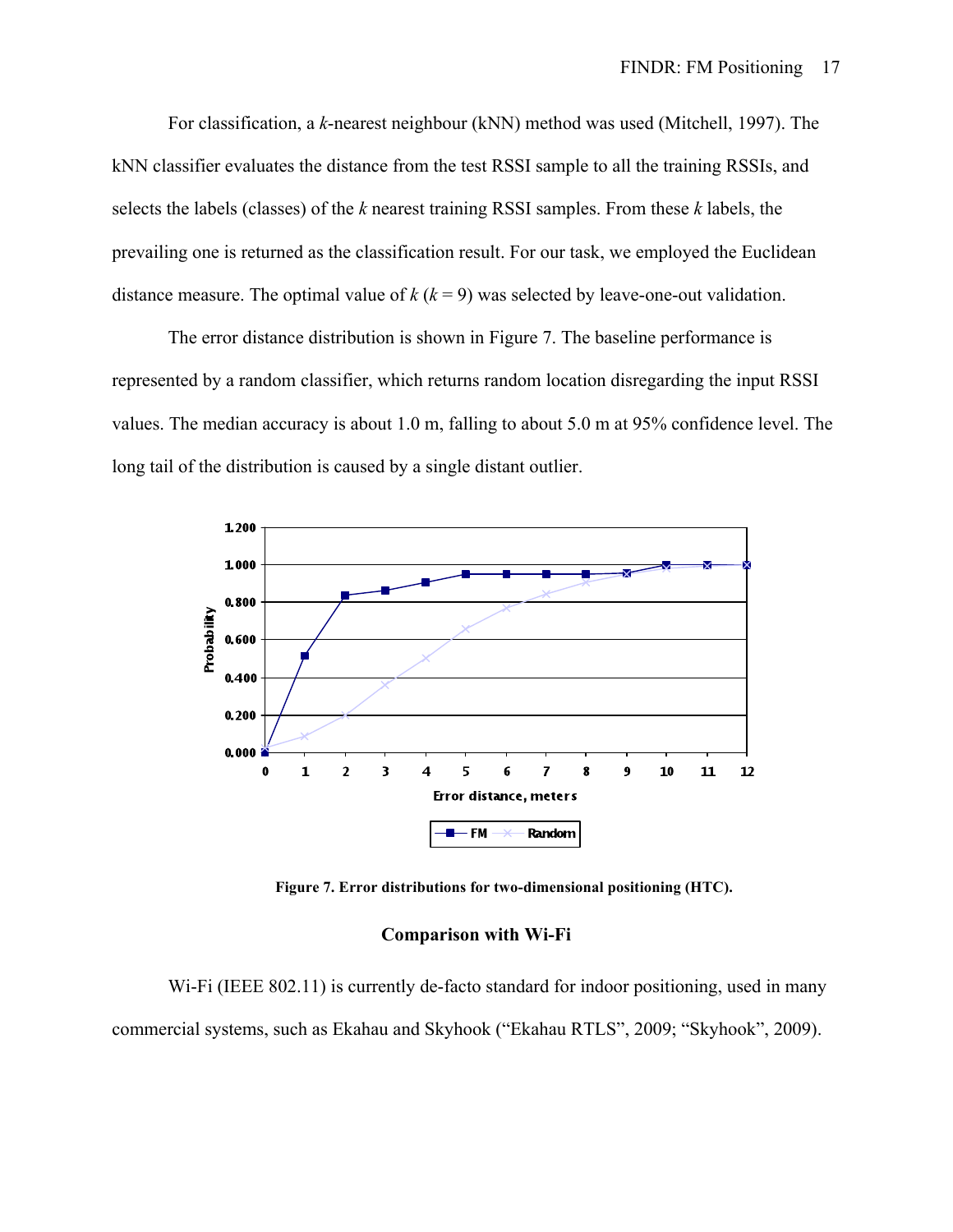In order to prove the viability of the FM positioning, we compared it with the Wi-Fi-based approach.

The data has been collected simultaneously for FM and Wi-Fi, in the same environment, with the same device (HTC Artemis). For each of 46 locations, we have recorded 100 FM and 30 Wi-Fi signal-strength samples. The resulting dataset contained data from 3 FM transmitters (as depicted in Figure 1) and 19 Wi-Fi access points, with unknown locations. To make the comparison fair, we evaluated the positioning accuracy for all the possible combinations of 3 Wi-Fi access points out of 19. The set with the best median accuracy was then used for comparison. The evaluation method was the same as the one described in previous section.

Due to the firmware limitations, the device reported Wi-Fi RSSI data in a rather coarse manner: there were only 6 different RSSI values (from -90 dB to -50 dB with step of 10 dB, corresponding to "Very low" and "Excellent" extreme signal strengths, while 0 corresponded to "No signal"). In this regard, to make the comparison fair, we converted the original FM RSSI values (integers from 0 to 45) to 6-level range, as of Table 1. This expectably worsens the performance of FM (cf. Figure 7 and Figure 8), but provides an insight into relative performance of FM and Wi-Fi positioning.

| Original<br><b>FM RSSI</b> | 6-level<br><b>FM RSSI</b> | Wi-Fi RSSI |
|----------------------------|---------------------------|------------|
| 40 to 45                   | $-50$                     | Excellent  |
| 30 to 39                   | $-60$                     | Very good  |
| 20 to 29                   | $-70$                     | Good       |
| 10 to 19                   | $-80$                     | Low        |
| $1$ to $9$                 | $-90$                     | Very low   |
|                            | 0                         | No signal  |

**Table 1. FM RSSI level conversion**

The comparison results are presented in Figure 8. As evidenced from the figure, our FM and Wi-Fi positioning systems exhibit similar performance in terms of accuracy.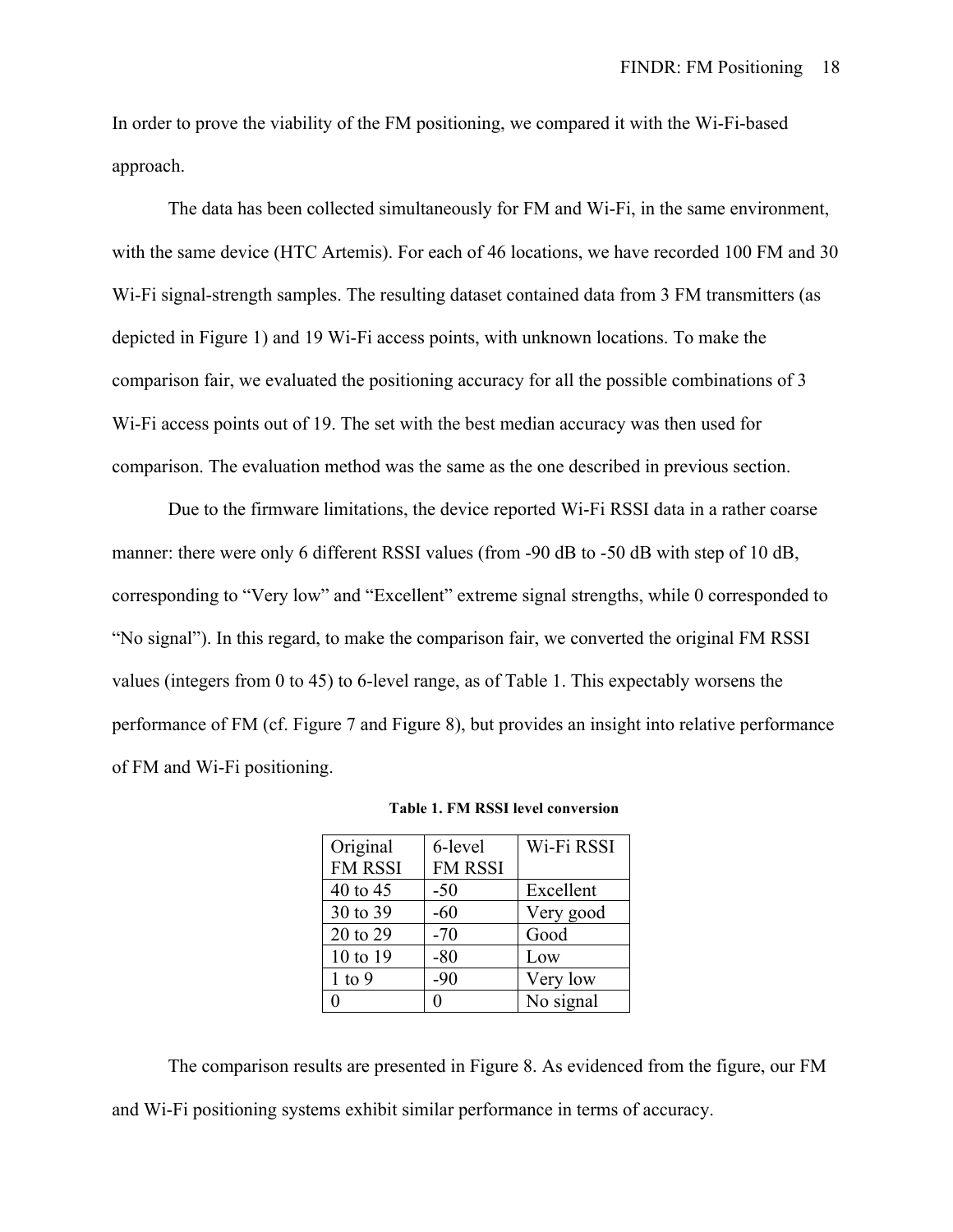

**Figure 8. Comparison of Wi-Fi and FM error distributions (HTC).**

Given the other characteristics of FM, such as price (an FM transmitter is up to 10 times cheaper than a Wi-Fi access point), power effectiveness (15 mW of FM radio compared to 300 mW of Wi-Fi), safety in specific environments (an FM receiver is not found to interfere with medical or other sensitive equipment, unlike Wi-Fi devices) and availability (FM tuners are built into various mobile devices like cellphones or PDAs), we can conclude that the FM positioning is a viable alternative to Wi-Fi-based location systems.

## **RSSI stability over time**

For a fingerprinting-based system, it is very important that the values measured during calibration phase do not drift over time. Otherwise, the system accuracy may diminish significantly, and the system will require recalibration. It has been demonstrated, that many current fingerprinting-based systems are affected by the signal stability problems (Kaemarungsi, 2006; Stuntebeck et al., 2008).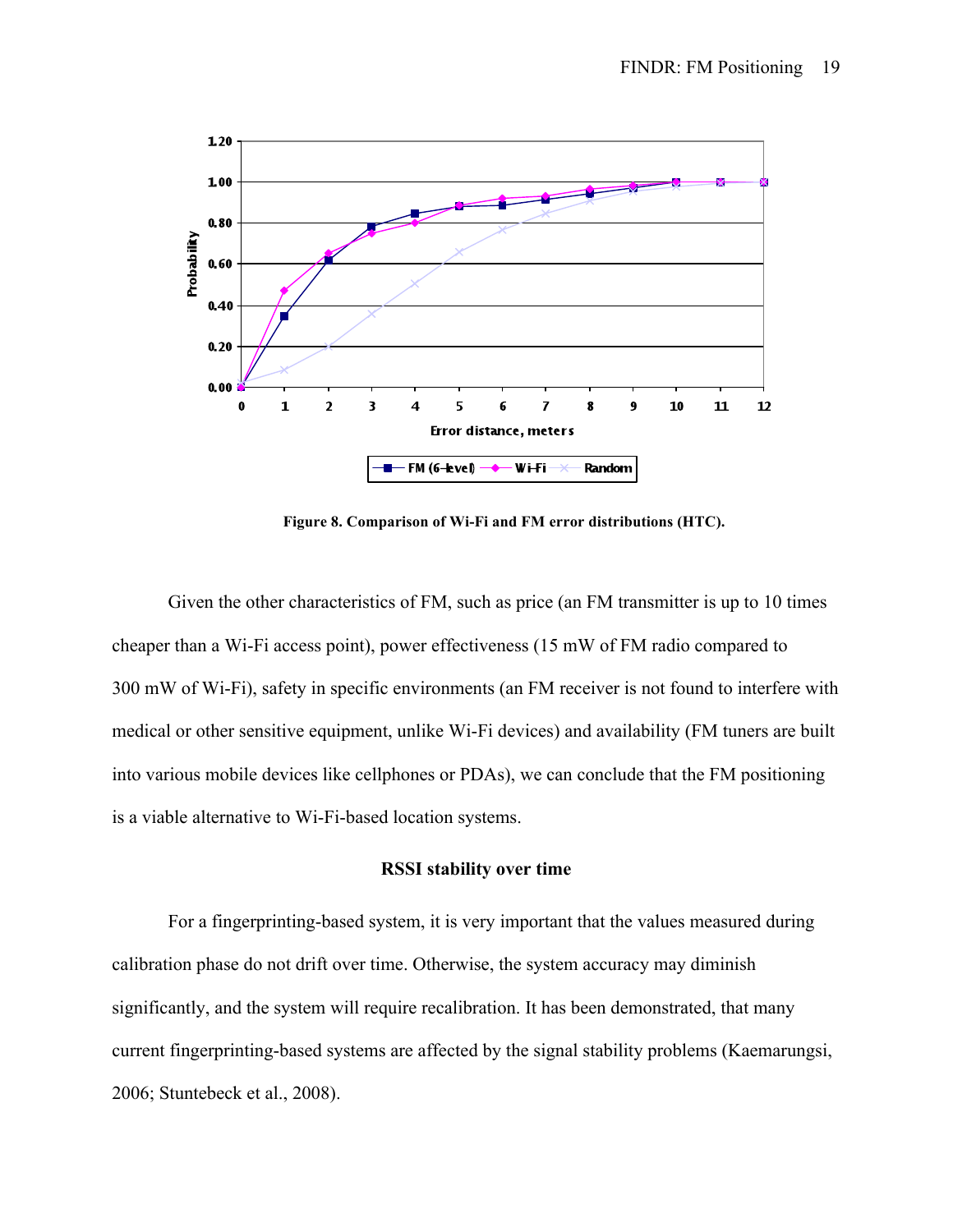In order to estimate the stability of the FM signal strength in FINDR, we placed a transmitter 4 meters apart from the receiver and left it recording the RSSI over the weekend. However, in four hours the device ran out of memory and only 1.7 million samples have been recorded. Their mean value was 0.57975 and the variance was 0.00097.



a) Normal scale b) Logarithmic scale



The RSSI distribution in Figure 9 proves the FM RSSI to be rather stable. The two peaks are different by one quantization step only. There are about 4000 outliers, which constitute only about 30 seconds of the whole 4-hour dataset. Although the readings are limited, the obtained results are a good indication that the system will maintain high positioning accuracy for longer period, without frequent recalibration needed to address RSSI drift.

# **CONCLUSION**

This paper presented the FINDR, an indoor positioning system based on FM radio technology. The system is a low-cost solution that does not require any specialised hardware. FM transmitters, used as beacons, are easily available in the most of electronics shops. Virtually any cellphone or PDA with an embedded FM tuner can be used as a client device. FM receiver is by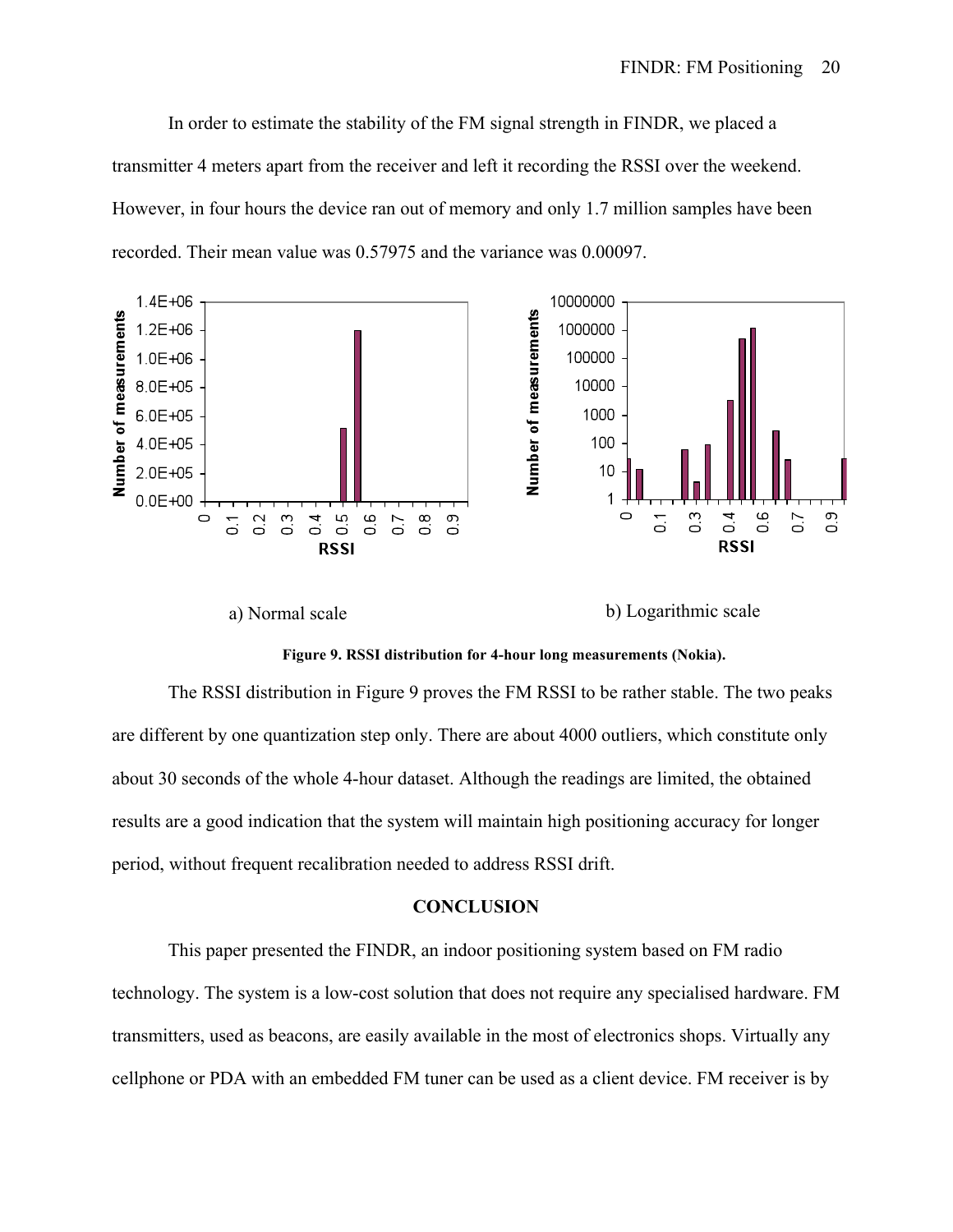an order of magnitude more power-efficient than Wi-Fi. The results of the system evaluation show a median accuracy of about 1.0 m and 5.0 m at 95% confidence level. A comparison with a Wi-Fi positioning system deployed in the same environment showed that FM and Wi-Fi have a similar performance.

As a positioning technology, FM has a number of advantages over Wi-Fi. FM transmitters are easily available from consumer electronic shops and are 3 to 10 times cheaper than Wi-Fi access points. Unlike Wi-Fi modules, an FM receiver is a zero-emission device, which makes it safe for use in sensitive environments where Wi-Fi is restricted. Moreover, a typical FM receiver consumes only about 15 mW of battery power, one twentieth of Wi-Fi consumption ("TDA7088", 1996; "BCM4326", 2006). Although Wi-Fi infrastructure is readily available in many office buildings, it is uncommon to have more than one access point at home, which is insufficient to provide localisation. Given these considerations, FM positioning is a more cost-effective alternative for positioning than Wi-Fi.

#### **ACKNOWLEDGEMENTS**

The research was funded by the Autonomous Province of Trento, Call for proposal Major Projects 2006 (project ACube).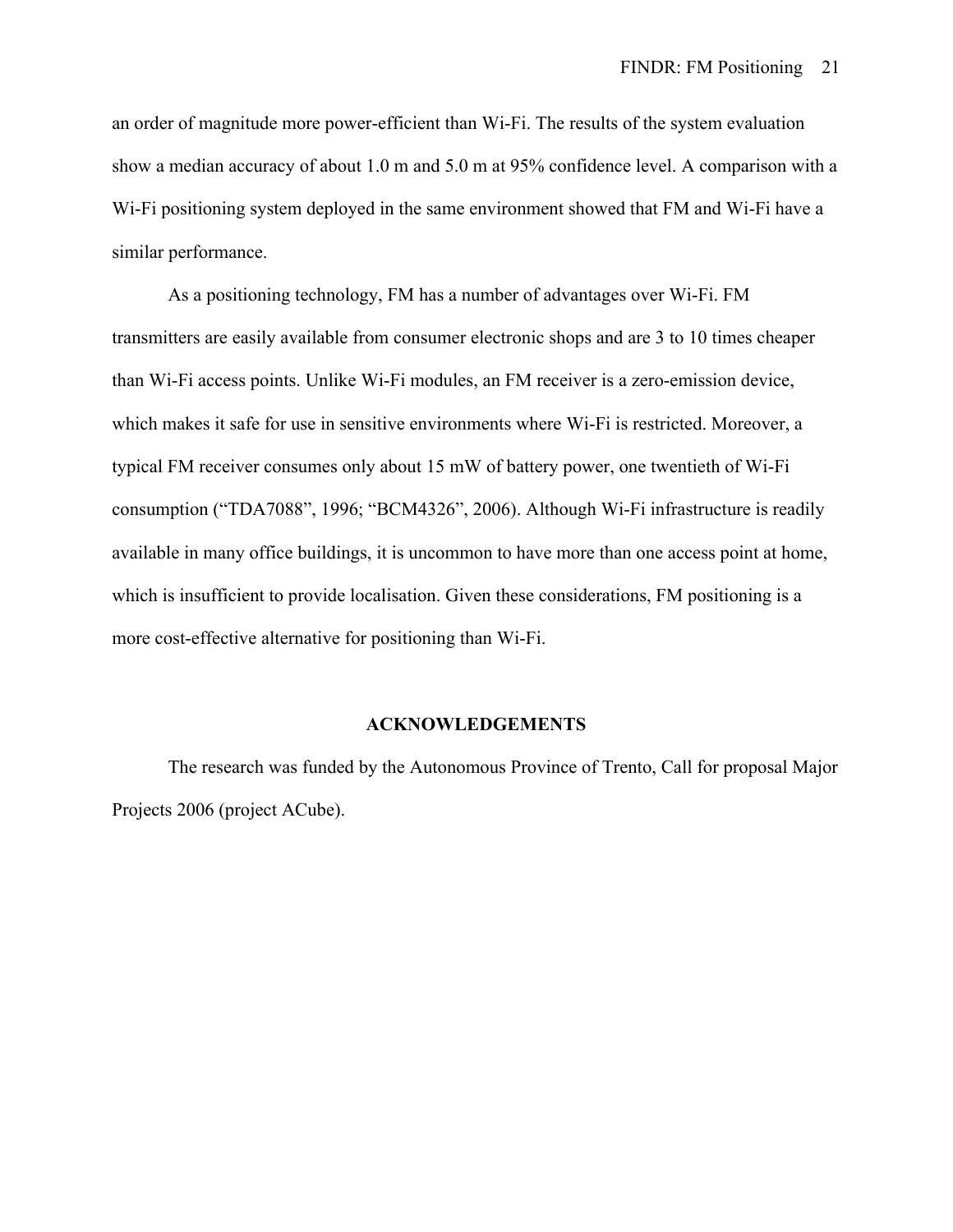## **References**

- Bahl, P., Padmanabhan, V., and Balachandran, A. (2000). *Enhancements to the RADAR User Location and Tracking System*. Technical Report MSR-TR-2000-12, Microsoft Research, Redmond, WA, USA.
- Bahl, P. and Padmanabhan, V. N. (2000). *RADAR: an in-building RF-based user location and tracking system*. In Proceedings of 9th Annual Joint Conference of the IEEE Computer and Communications Societies (INFOCOM 2000), volume 2, pages 775–784.
- *BCM4326 Datasheet.* (2006). Retrieved July 14, 2009, from

http://pdf1.alldatasheet.com/datasheet-pdf/view/175096/BOARDCOM/BCM4326.html

- Bulusu, N., Heidemann, J., and Estrin, D. (2000). *GPS-less low-cost outdoor localization for very small devices*. Personal Communications, IEEE, 7(5):28–34.
- Eagle, N. and Pentland, A. (2006). *Reality mining: sensing complex social systems.* Personal and Ubiquitous Сomputing, 10(4):255–268.
- *Ekahau Real-Time Location System (RTLS) Overview.* (2009) Retrieved July 26, 2009, from http://www.ekahau.com/products/real-time-location-system/overview.html
- Fox, D., Hightower, J., Liao, L., Schulz, D., and Borriello, G. (2003). *Bayesian Filtering for Location Estimation*. IEEE Pervasive Computing. Hallberg, J., Nilsson, M., and Synnes, K. (2003). Positioning with Bluetooth. In Proceedings of 10th International Conference on Telecommunications (ICT 2003), volume 2, pages 954–958.
- *GPS SPS Performance Standard*. (2008). Retrieved on July 14, 2009, from

http://www.navcen.uscg.gov/gps/geninfo/2008SPSPerformanceStandardFINAL.pdf.

Hightower, J. and Borriello, G. (2001). *Location systems for ubiquitous computing*. Computer, 34(8):57–66.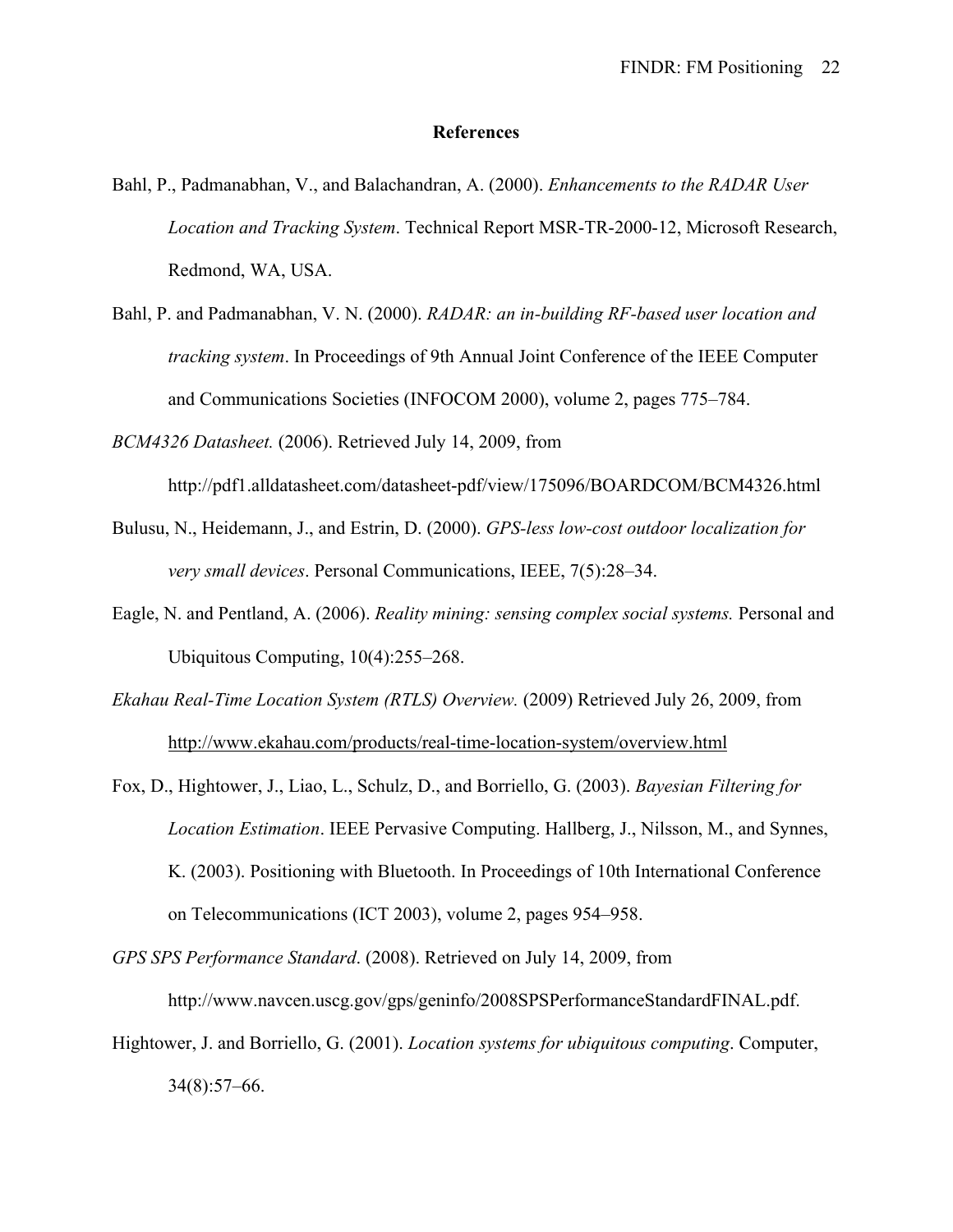- Hightower, J. and Borriello, G. (2004). *Particle Filters for Location Estimation in Ubiquitous Computing: A Case Study*. In Proceedings of UbiComp 2004, pages 88–106. Springer.
- Honjo, K. and Simpson, Jr., D. L. (1995). *Stereo FM receiver, noise control circuit therefor*. US Patent 5432854.
- Kaemarungsi, K. (2006). *Distribution of WLAN Received Signal Strength Indication for Indoor Location Determination*. In Proceedings of the 1st International Symposium on Wireless Pervasive Computing, pages 1–6.
- *König MP3 player with FM transmitter*. (2009) Retrieved July 14, 2009, from http://www.koniggaming.com/mp3withfmtransmitter.html
- Kotanen, A., Hännikäinen, M., Leppäkoski, H., and Hämäläinen, T. D. (2003). *Experiments on local positioning with Bluetooth*. In Proceedings of the International Conference on Information Technology: Coding and Computing (ITCC'03), pages 297–303.
- Krumm, J., Cermak, G., and Horvitz, E. (2003). *RightSPOT: A Novel Sense of Location for a Smart Personal Object*. In Dey, A. K., Schmidt, A., and McCarthy, J. F., editors, Proceedings of UbiComp 2003, volume 2864 of Lecture Notes in Computer Science, pages 36–43, Seattle, WA, USA. Springer Berlin / Heidelberg.
- Laasonen, K., Raento, M., and Toivonen, H. (2004). *Adaptive On-Device Location Recognition*. In Proceedings of Pervasive 2004, volume 3001 of Lecture Notes in Computer Science, pages 287–304. Springer.
- LaMarca, A., Chawathe, Y., Consolvo, S., Hightower, J., Smith, I., Scott, J., Sohn, T., Howard, J., Hughes, J., Potter, F., Tabert, J., Poweldge, P., Borriello, G., and Schilit, B. (2005). *Place Lab: Device Positioning Using Radio Beacons in the Wild*. In Gellersen, H. W.,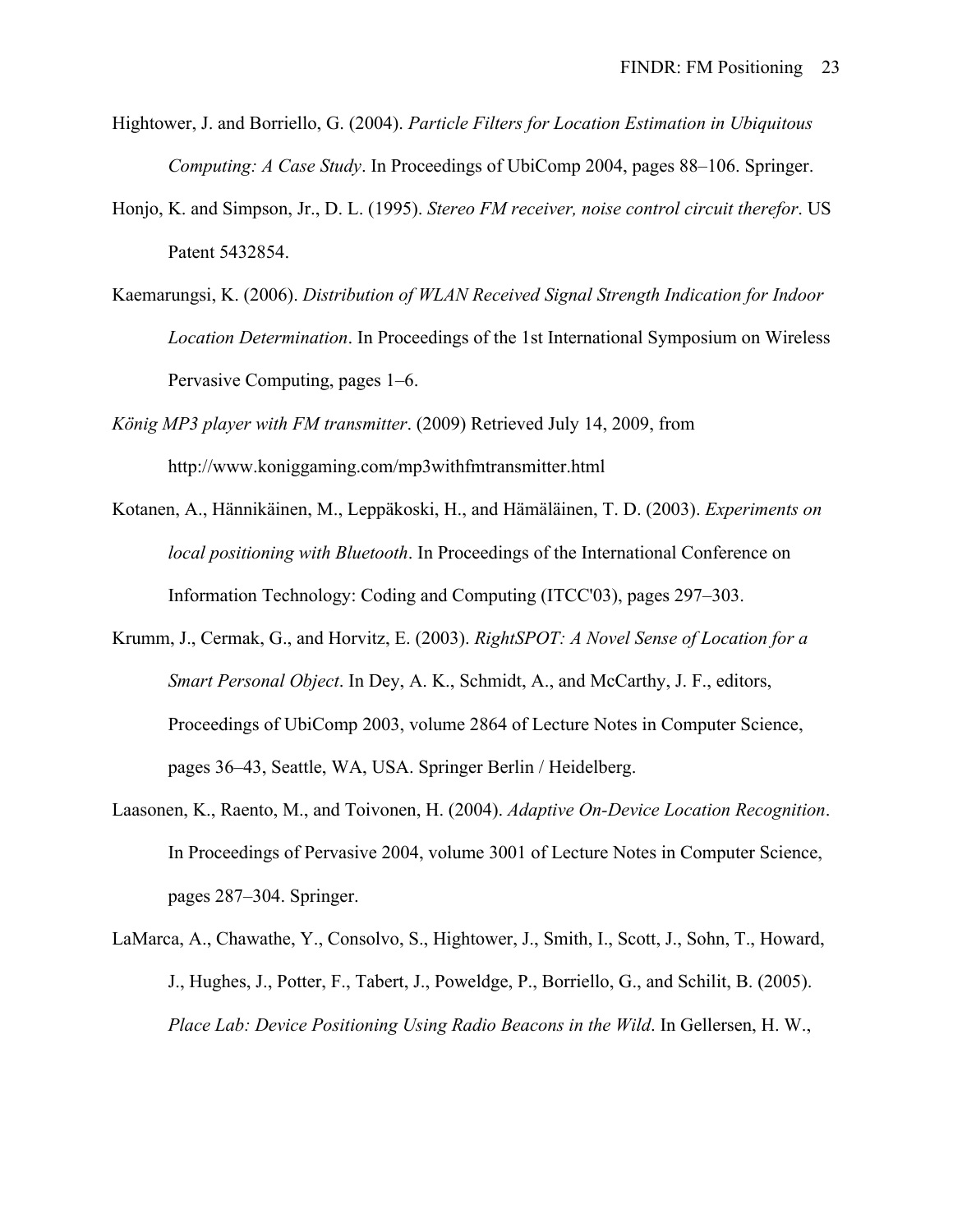Want, R., and Schmidt, A., editors, Proceedings of Pervasive 2005, volume 3468 of Lecture Notes in Computer Science, pages 116–133, Munich, Germany. Springer.

- Leentvaar, K. and Flint, J. H. (1976). *The capture effect in FM receivers*. IEEE Transactions on Communications, 24:531–539.
- Liao, L., Fox, D., Hightower, J., Kautz, H., and Schulz, D. (2003). *Voronoi Tracking: Location Estimation Using Sparse and Noisy Sensor Data*. In Proceedings of the IEEE/RSJ International Conference on Intelligent Robots and Systems (IROS'03).
- Linnartz, J. P. (1993). *Analog Transmission over Fading Channels.* Retrieved July 14, 2009, from http://www.wirelesscommunication.nl/reference/pdfandps/analog.pdf
- *MISE: Multimedia, Interactions and Smart Environments Group, Create-Net.* (2009). Retrieved July 26, 2009, from http://www.create-net.org/mise

Mitchell, T. (1997). *Machine Learning*. ISBN 0070428077. McGraw Hill.

- Patel, S. N., Truong, K. N., and Abowd, G. D. (2006). *PowerLine Positioning: A Practical Sub-Room-Level Indoor Location System for Domestic Use*. In Dourish, P. and Friday, A., editors, Proceedings of UbiComp 2006, volume 4206 of Lecture Notes in Computer Science, pages 441–458, Orange County, CA, USA. Springer Berlin / Heidelberg.
- Priyantha, N. B., Miu, A. K. L., Balakrishnan, H., and Teller, S. (2001). *The cricket compass for context-aware mobile applications.* In Proceedings of the 7<sup>th</sup> Annual International Conference on Mobile Computing and Networking, pages 1–14. ACM Press New York, NY, USA.
- Roos, T., Myllymäki, P., Tirri, H., Misikangas, P., and Sievänen, J. (2002). *A Probabilistic Approach to WLAN User Location Estimation*. International Journal of Wireless Information Networks, 9(3):155–164.